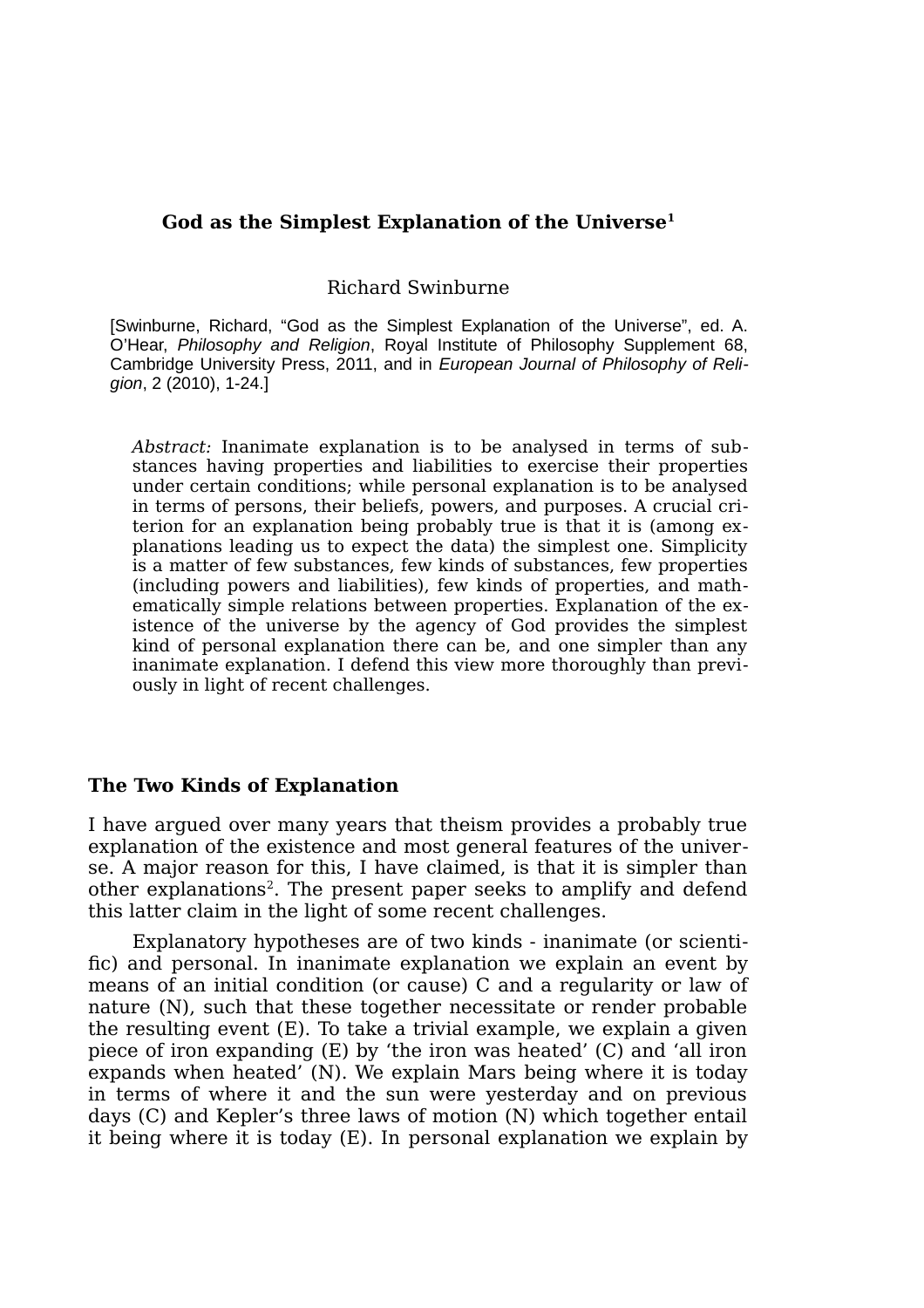means of a person (S) with certain powers (P), beliefs (B) and purposes (G). By a 'purpose' I mean an intention in what the person is doing; an intentional action is an action of bringing about what the person has the purpose of bringing about. We explain my hand moving  $(E)$  by means of me  $(S)$ , having the power to move my hand  $(P)$ , having the purpose of getting your attention (G) and believing that causing my hand to move will do that (B). And we explain people's purposes in terms of their desires (D) and beliefs (B). By a 'desire' I understand a kind of liability with which we find ourselves to form certain purposes which render it probable that we will form those purposes. Among our beliefs we have moral beliefs about what is good to do. Moral beliefs motivate us, incline us to do the relevant action , but they may not motivate us as strongly as non-rational desires. So sometimes we have to choose between forming a purpose involving yielding to a desire to do what is bad, or a purpose involving pursuing the good despite contrary desire.

There are however two different ways of construing inanimate explanation, depending on what laws of nature are, that is what are we claiming in claiming that 'all iron expands when heated' or (perhaps more realistically) 'all photons travel at velocity c in vacuo relative to all inertial frames' are laws of nature? We can, I think, these days quickly dismiss the Humean account that they are just assertions about what in fact happens: each bit of iron when heated in the past did expand, and each bit when heated in future will expand. For there is a physical necessity in the operation of laws of nature not captured by Hume's account. That leaves two serious possibilities. The first is that laws are real things separate from the substances (physical objects), things which determine how those substances behave. The currently discussed version of this is the view that laws are relations between universals (that is properties which may be instantiated in many different substances); 'iron', 'expanding' and 'being heated' are universals tied together (and that has to be construed as tied together in a Platonic heaven) such that when you instantiate 'iron' and 'being heated' you inevitably instantiate 'expanding'. I shall call this view, advocated by Armstrong and others<sup>3</sup>, the RBU (relations between universals) account. And so we explain the behaviour of a particular substance by something outside itself which determines also the behaviour of other substances - e.g. other pieces of iron. The alternative view is the substances - powers - and liabilities account (SPL). This was the normal view in ancient and medieval thought, and versions of it have been recently advocated by Harré and Madden and by Brian Ellis.<sup>4</sup> On the SPL account the fundamental laws of nature are causal laws; and these are generalizations, not (as Hume supposed) about what in fact happens, but about the causal powers of substances of a certain kind and their liabilities (either with physical necessity or with a certain physical probability)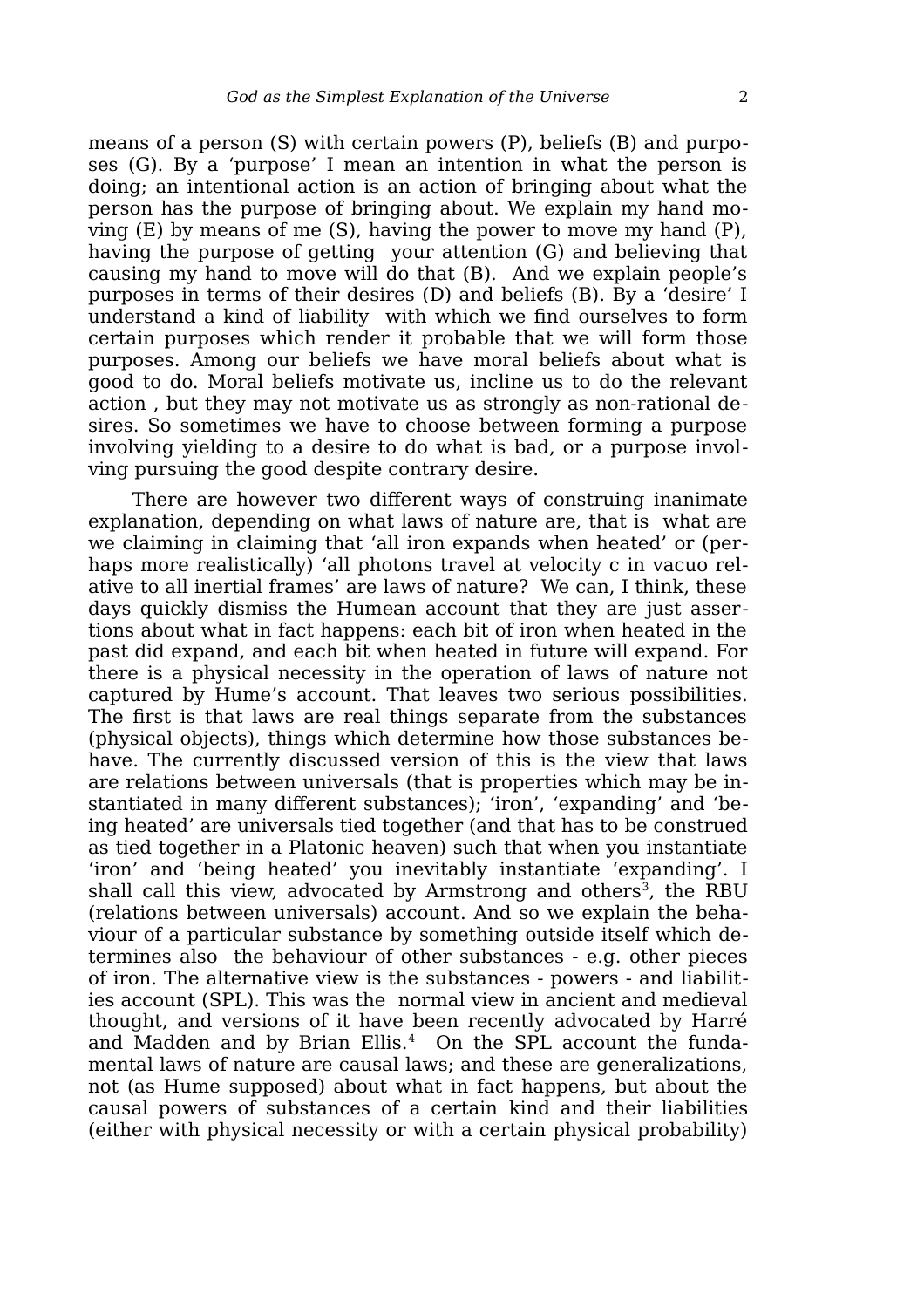to exercise them. Thus 'all iron expands when heated' being a law of nature is a matter of every piece of iron having the power to expand and the liability (with physical necessity) to do so when heated. Kepler's laws are generalisations about the powers of planets to move in certain ways and their liabilities to do so under certain circumstances. It is a contingent matter that things fall into a few kinds distinguished by their powers and liabilities as well as by other properties. This ultimately derives from the fact that their constituents are fundamental particles (substances, such as electrons and quarks) which fall into a very few kinds distinguished from each other by their mass, charge, spin etc; these latter being - at least in part analysable in terms of the powers and liabilities possessed by the particles.

Although I think that the main argument of this paper can be phrased in terms of either account of inanimate explanation, in order not to make the paper too long, I am now going to make the assumption that the SPL account is the correct account. One quick reason for rejecting RBU, is the implausibility of a Platonic heaven containing universals influencing the behaviour of mundane things. Another reason is that it enables us to give a more unified account of explanation.<sup>5</sup> For, given SPL, all explanation, inanimate and personal, now involves substances (either persons or inanimate things) and their powers. I assume that an inanimate thing must be physical (that is, public.) The difference between the two kinds of explanation is now that inanimate things have liabilities (inevitably or with a certain physical probability) to exercise those powers under certain circumstances and so to cause effects, whereas persons intentionally exercise their powers to cause effects in the light of beliefs about what exercising some power will achieve and the purposes which they seek to achieve. Explanation of an event will now consist (in the inanimate case) in the occurrence of circumstances under which some substance (or substances) was liable to exercise certain powers. That a piece of iron expanded when heated is explained by it (S) having the power to expand (P) and the liability to exercise that power when heated (L), and by (C) it being heated. Strictly speaking no law 'all iron expands when heated' is part of the explanation. The 'law' is a mere description of the powers etc of all pieces of iron , relevant only because it entails the powers of this piece. Explanation of an event by personal explanation will invoke only S, P, B, and G; although all these factors might themselves be explained (in so far as they can be explained)by an inanimate explanation- e.g B may be explained by the liability (L) of S to have a belief of a certain kind under certain circumstances which did in fact occur; and G may be explained by S's desire to form such purposes, that is a liability (at least with physical probability) to do so. And conversely the factors involved in an inanimate explanation might be explained by a personal explana-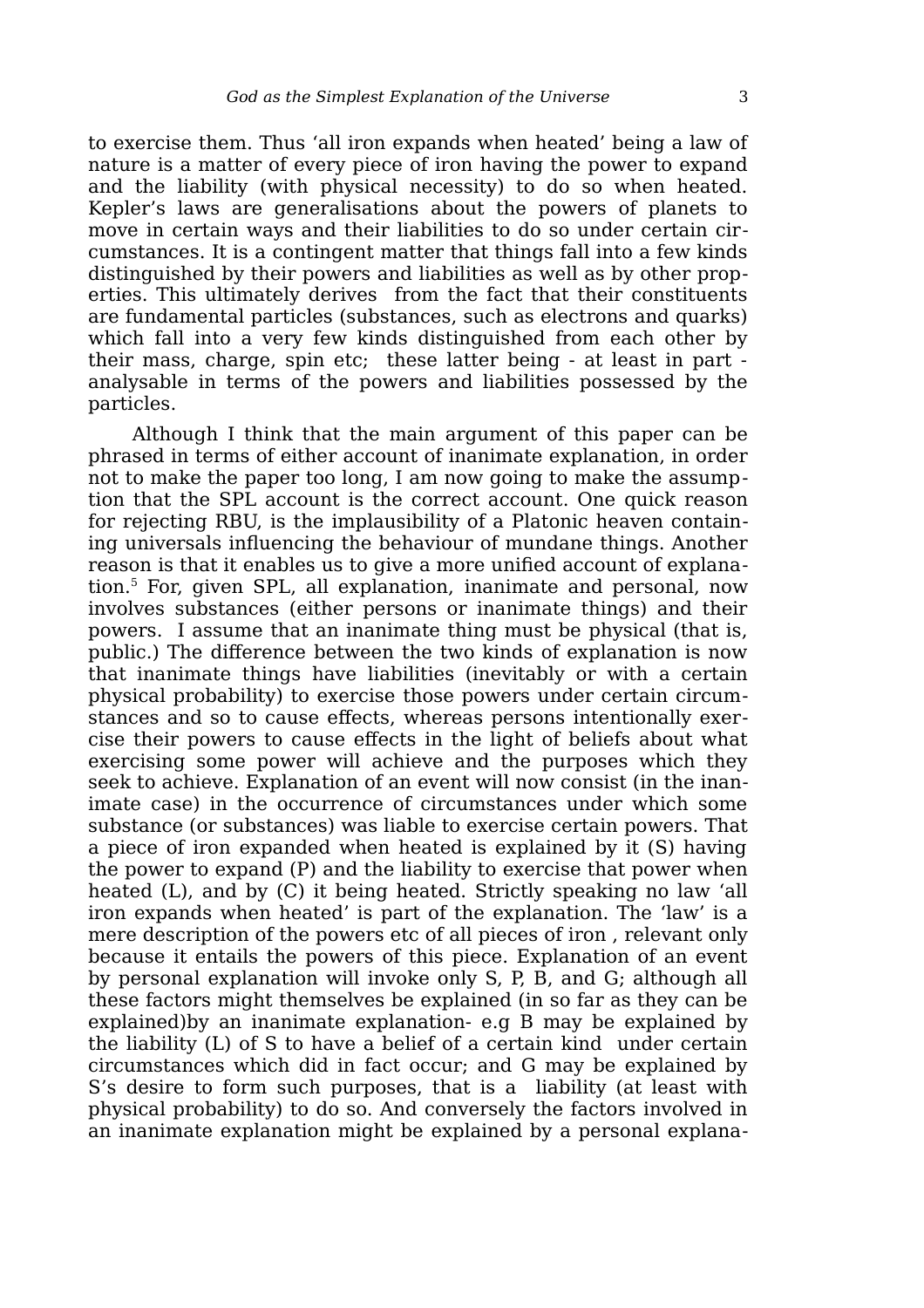### tion.

### **The Criteria of Correct Explanation**

I suggest that an explanatory hypothesis (or theory) is rendered probably true (or likely to be true) by data (evidence) insofar as (1) the occurrence of the evidence is probable if the hypothesis is true and improbable if the hypothesis is false, (2)the hypothesis 'fits in' with any 'background evidence'(that is, it meshes with other hypotheses outside its range which are rendered probable by their evidence in virtue of the other criteria) , (3) the hypothesis is simple, and (4) the hypothesis has small scope.<sup>6</sup> The scope (or content) of a theory, as I shall understand it, is a matter of how much it purports to tell us about the world, in the extent (the range) and precision (its detailed claims about phenomena within that range) of its claims. (3) and (4) are features internal to a hypothesis, independent of its relation to evidence and so determine its prior probability (probability prior to considering the evidence). While the more the hypothesis claims, the more likely it is to be false (which is what the criterion of scope says), simplicity carries more weight than scope; scientists consider some theory of enormous scope (concerned with the whole universe, and making detailed claims about it) probable if has a relatively simple set of laws. There may be no relevant background evidence, and then criterion (2) drops out. One case of this is when a hypothesis has very large range (purports to explain a vast amount) and so there is little if any evidence about fields beyond its range. Among large scale theories of equal scope (equal range and making equally detailed claims), such as theism and rival accounts of why there is a universe of our kind, relative probability depends on criteria (1) and (3) alone; and so in the case of theories leading us to expect the evidence with the same probability (that is, satisfying criterion (1) equally well), on criterion (3) alone. Let me give you two examples one of each kind of explanation - illustrating how, among theories satisfying the other criteria equally well, the simplest theory (simplest in an intuitive sense yet to be analysed more precisely) is the one most probably true.

Suppose we find among pages recovered from an ancient library three pages in similar handwriting of an apparently connected philosophical argument. One hypothesis is that the same person wrote all three pages. An alternative hypothesis is that each page was written by a different philosopher; all three philosophers had similar handwriting, and thought independently of the same argument which they wrote down; but only the first page of the first philosopher's text, the second page of the second philosopher's text, and the third page of the third philosopher's text have survived. The two hypotheses are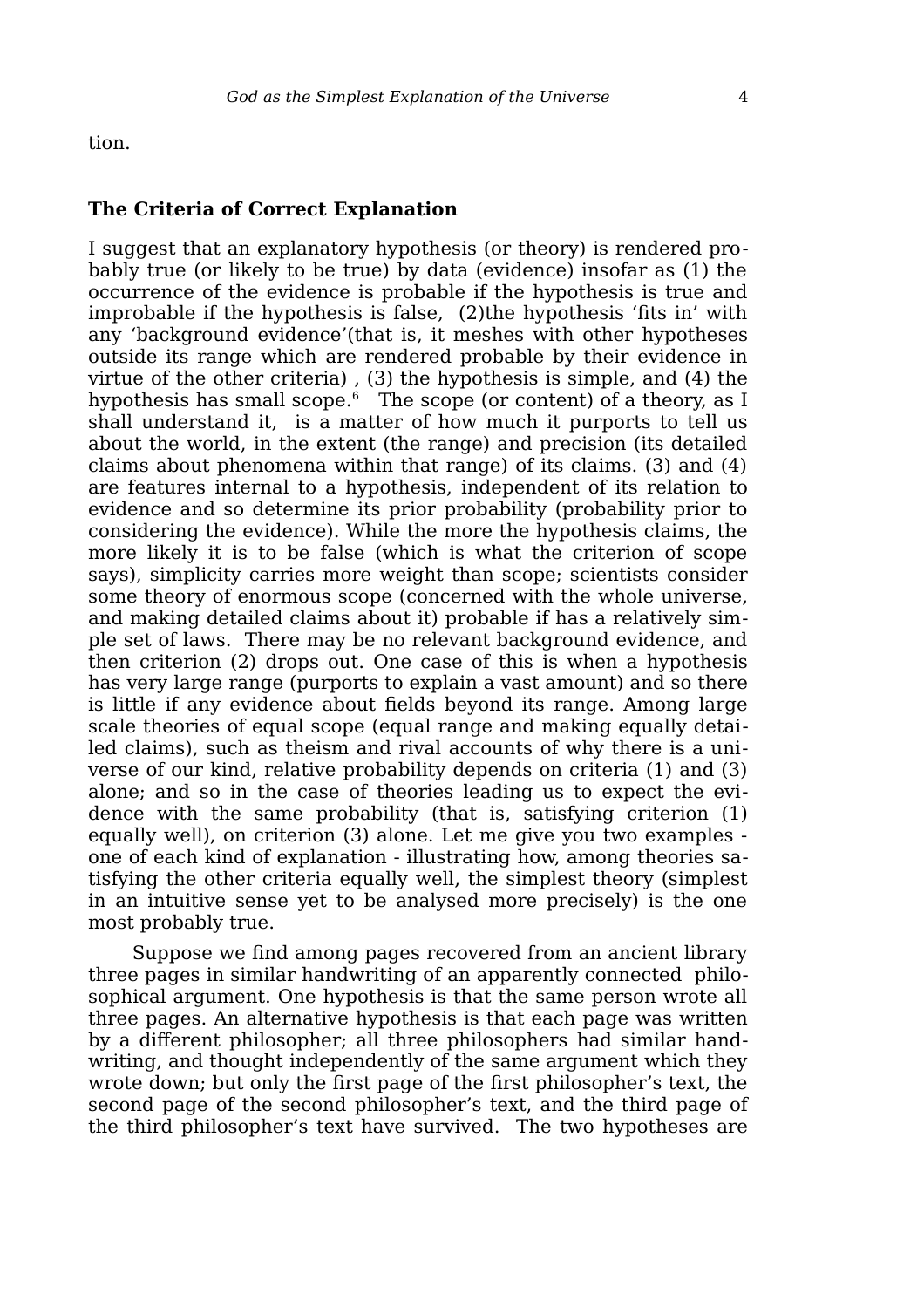of equal scope - telling us about who wrote these pages; and is such as to lead us to expect the data with equal probability. But, unless there is relevant background evidence, the first hypothesis is obviously more probable in postulating only one person writing the pages rather than three. For my second example consider a theory which renders probable the same astronomical evidence observed so far as does General Relativity. General Relativity does this (on the SPL account) by attributing to stars certain powers and liabilities to exercise them dependant on the structure of the spatio-temporal region in which they are situated; and it predicts further observations tomorrow in virtue of the same powers and liabilities. The rival theory claims that the liabilities of these things to exercise their powers will depend on the structure of their spatio-temporal region in a different way when the expansion of the Universe causes galaxies to have a certain average distance apart (which distance they will attain tomorrow) from the way they depend today. General Theory is more probable than its rival because (put in terms of laws) it consists of only one set of complicated equations and so is simpler than its rival which consists of a conjunction of two sets of complicated equations. So again simplicity is evidence of truth. In so far as General Theory gets support from other theories of physics with which it fits, then unless simplicity is evidence of truth, those other theories would be just as probable as rival theories adjusted in a similar way, and General Theory's rival would fit better with those rivals; and so again General Theory and its rival would be equally probable on the evidence. But they are not, and that is because of the crucial role of the criterion of simplicity.

## **The Nature of Simplicity**

The assimilation of scientific explanation to personal explanation, consequential on adopting the SPL account of laws of nature, makes it possible to give common criteria of simplicity covering both types. So let's look at what the criterion of simplicity, when used in this way as evidence of truth amounts to. It consists of various sub-criteria. First, fewer entities (alias, substances or objects). Astronomers don't postulate an extra planet, unless thereby their data are made more probable. And the historian in my earlier example postulates as few philosophers writing texts as possible. What constitutes one entity as opposed to two? Entities require a certain causal unity to them; they stick together. But whether the parts of a physical thing stick together is matter of degree, and it's not always clear when there are two entities rather than one. (For some purposes you can treat a double-star system as one entity, for other purposes you must treat it as two entities.) But clearly an entity which has no parts is just one entity; and as such a very simple one. Secondly, fewer properties attri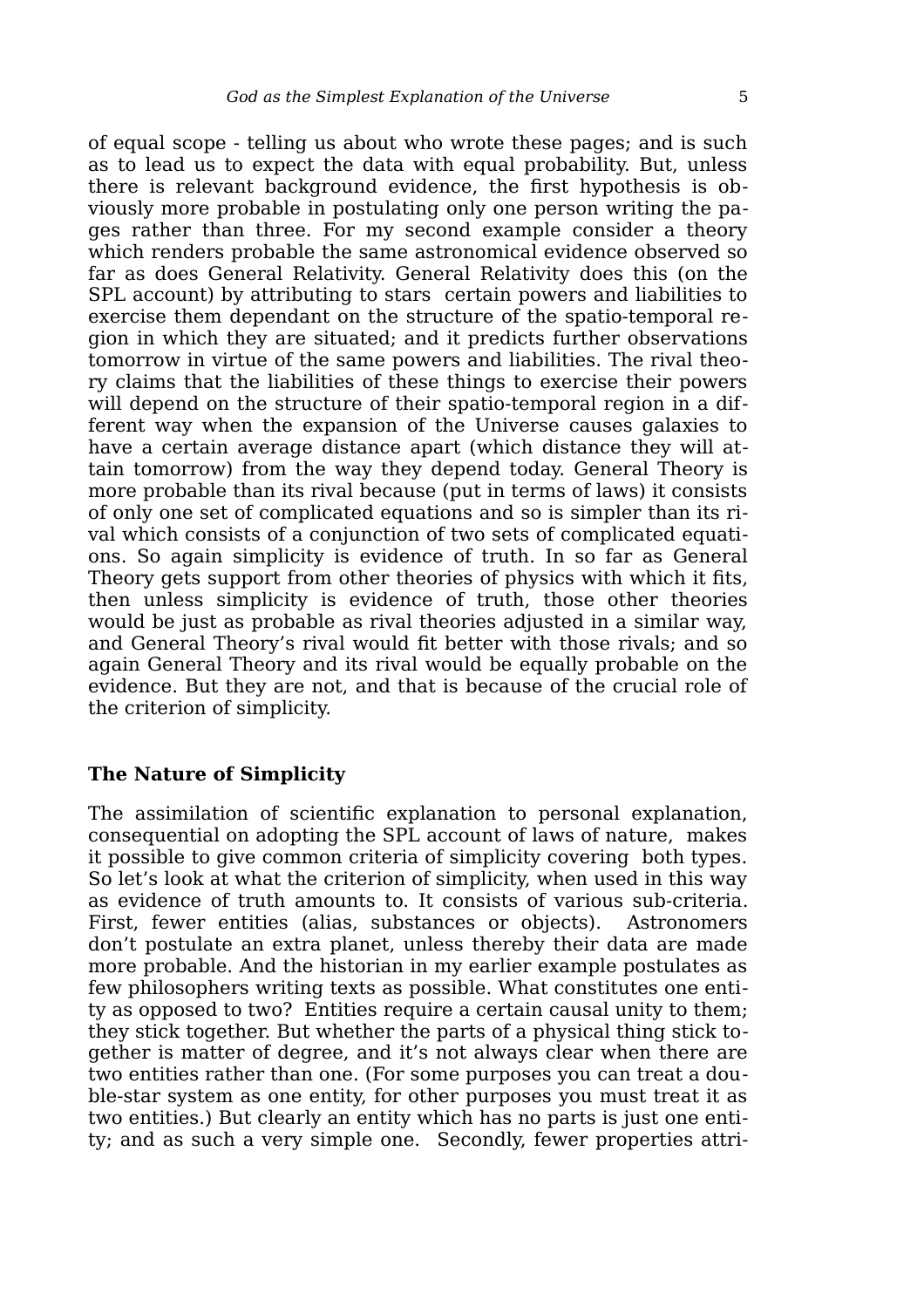buted to entities. Don't postulate a new property possessed by (e.g.)a fundamental particle unless it results in a gain of explanatory power. Again, the application of this subcriterion depends on how you count properties. A property defined by similarity to paradigm examples of its application, such as 'green' or 'mass' or 'bright' counts as one property; properties defined as conjunctions or disjunctions of such properties (or as having more complicated probabilistic relations to such properties) count as two or more properties. It follows from this subcriterion that hypotheses are simpler, the more accessible to observation (or experience generally) are the properties which they postulate. This can be illustrated by the well-known philosophical example of two theories to account for the colours of emeralds. 'All emeralds are green' and 'all emeralds are grue'(where 'grue' means 'green before 2050 A.D., or blue thereafter') both render the data about the colours of emeralds now (in 2010 A.D) available equally probable. But the theory 'all emeralds are green' is more probable than 'all emeralds are grue', and this is because 'grue' is defined in terms of an accessible property (green) and another property (the date, whose definition in terms of what is accessible clearly has a certain complexity)<sup>7.</sup>

Among the properties of objects are their powers and liabilities, purposes and beliefs**.** In explaining human behaviour we need to attribute to humans as few and as accessible such properties as will suffice to render probable their behaviour. And we need to attribute to them as few and accessible desires and moral beliefs as will explain (at least in part) their purposes; and as few and accessible liabilities to acquire beliefs as will explain their moral and other beliefs. I illustrate this for the case of powers. Someone may walk (as far as we can judge, intentionally) one mile from A to B one day at 3mph, and two miles from C to D another day at 3 mph. But we wouldn't explain his behaviour on the first day simply by his having the power to walk one mile at 3mph on the first day; and explain his behaviour on the second day simply by his having the power to walk two miles at 3mph on that day. Rather we'd explain both pieces of behaviour by his having the power over a period to walk at least two miles in a day at 3 mph. Since both previous powers follow from one equally accessible property, we attribute the latter to the person; and so we believe that in virtue of having the more general power, that person will be able to walk at least two miles at 3mph on other occasions. And so we seek to attribute to humans powers as few and as accessible as will explain their behaviour. Similarily for inanimate things - for example, we attribute to fundamental particles as few forces (that is , powers to affect other substances) as possible.

We explain the exercise of powers by inanimate things by their liabilities to exercise those powers**.** Liabilities are also simpler, the fewer (accessible) properties by which we distinguish them. A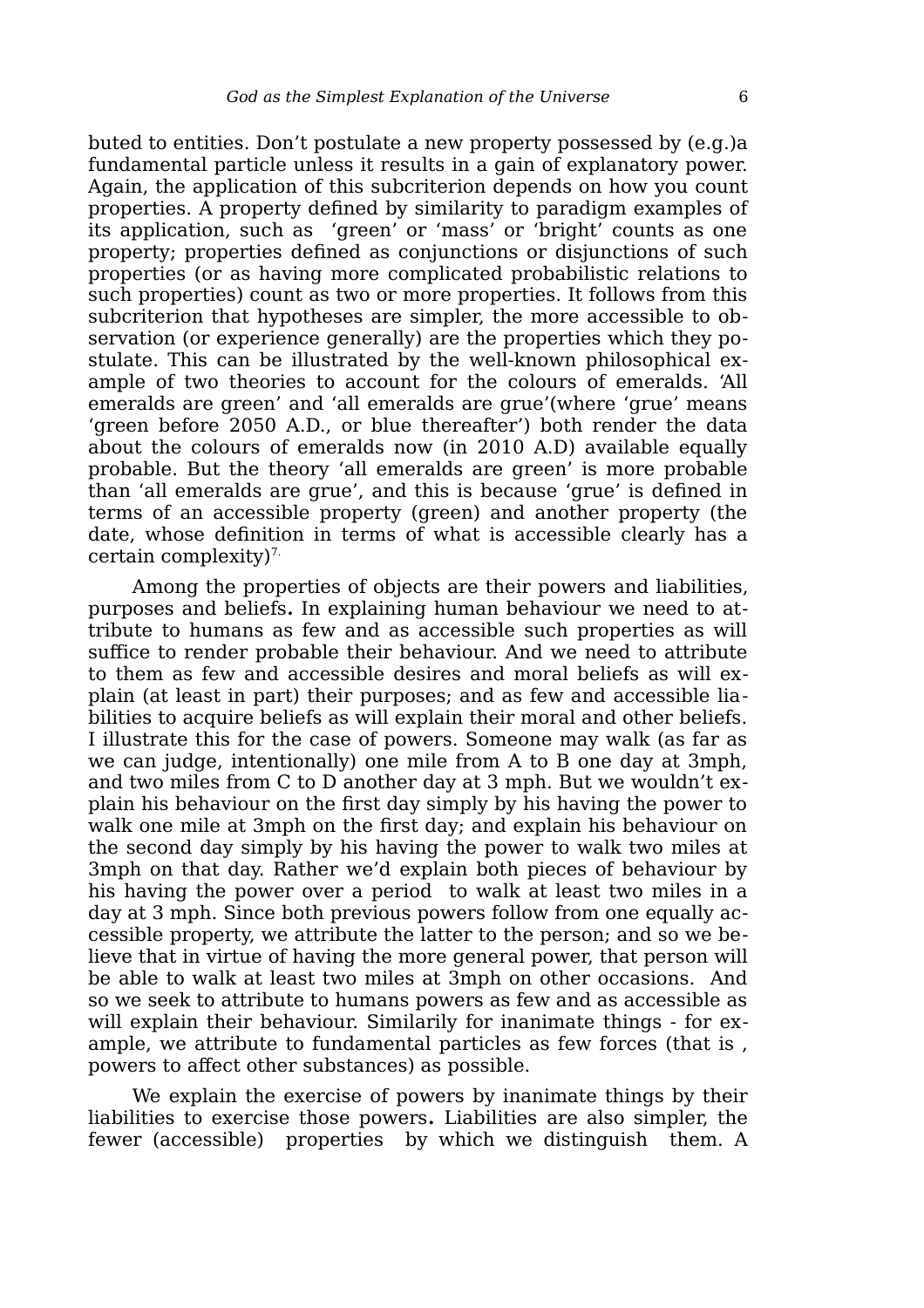power of a substance is a power to exercise various amounts of causal influence; and the liability is a liability to exercise some particular degree of it under certain contingent circumstances. A body may exert more or less gravitational influence on another body in virtue of its liability to do so being dependent on its mass, the mass of the other body, and their distance apart. And an explanation is simpler, the simpler the mathematical relations between the degrees of the various properties and liabilities, and the simpler the mathematical entities involved in stating the relations. Such a relation or entity A is simpler than another one B, if A is defined and so can be understood without reference to B but not vice versa. For this reason multiplication is a more complicated relation than addition, numerical powers more complicated than multiplication, and vectors more complicated than scalars; and large finite integers are more complicated entities than small ones (you can't understand '5' except as '4+1', but you can understand '4', '+', and '1' without understanding the notion of '5'); and (as their name implies) complex numbers are more complicated than real numbers, real than rational numbers, rational numbers than integers. So an explanation which explains the pressure exerted by a gas on the walls of a container is simpler if it makes this depend on only three other quantities (the volume of the container, the temperature of the gas, and a constant varying with the kind of gas) rather than on four. It is simpler if the relation between the variables involves just multiplication as in the Boyle-Charles law pv=KT, rather than on exponentials, logarithms and square roots, for example  $p = log_e v k^{1/2}T^2$ . If laws of both kinds satisfied the first two criteria equally well, a law of the first kind would be more probably true than a law of the latter kind. For exponentials, logarithms and powers are defined (and so can be understood) in terms of multiplication but not vice versa. So too a law of gravity – F  $=$  mm/ $r^2$  to be preferred to a law F= mm//  $r^{2.00}$  (ten zeros) 1 if both are equally well explain the data (of measurements accurate only to a certain degree).

Likewise with purposes, desires and beliefs. A purpose to visit London and a purpose to learn to sky-dive are separate purposes, because they are not derivable from one equally accessible general purpose. But a purpose to write the first chapter of my book and the purpose to write the second chapter of my book are derivable from an equally accessible purpose to write my book; and that is why the simpler and more general description should be attributed to me, given evidence of my writing the first chapter and then the second chapter, in the absence of counter-evidence. We attribute to persons continuing accessible desires (varying with circumstances in a mathematically simple way, which give rise to purposes at appropriate times - for example, a desire to eat which increases when the person has not eaten for a long time, and decreases after eating.) Likewise it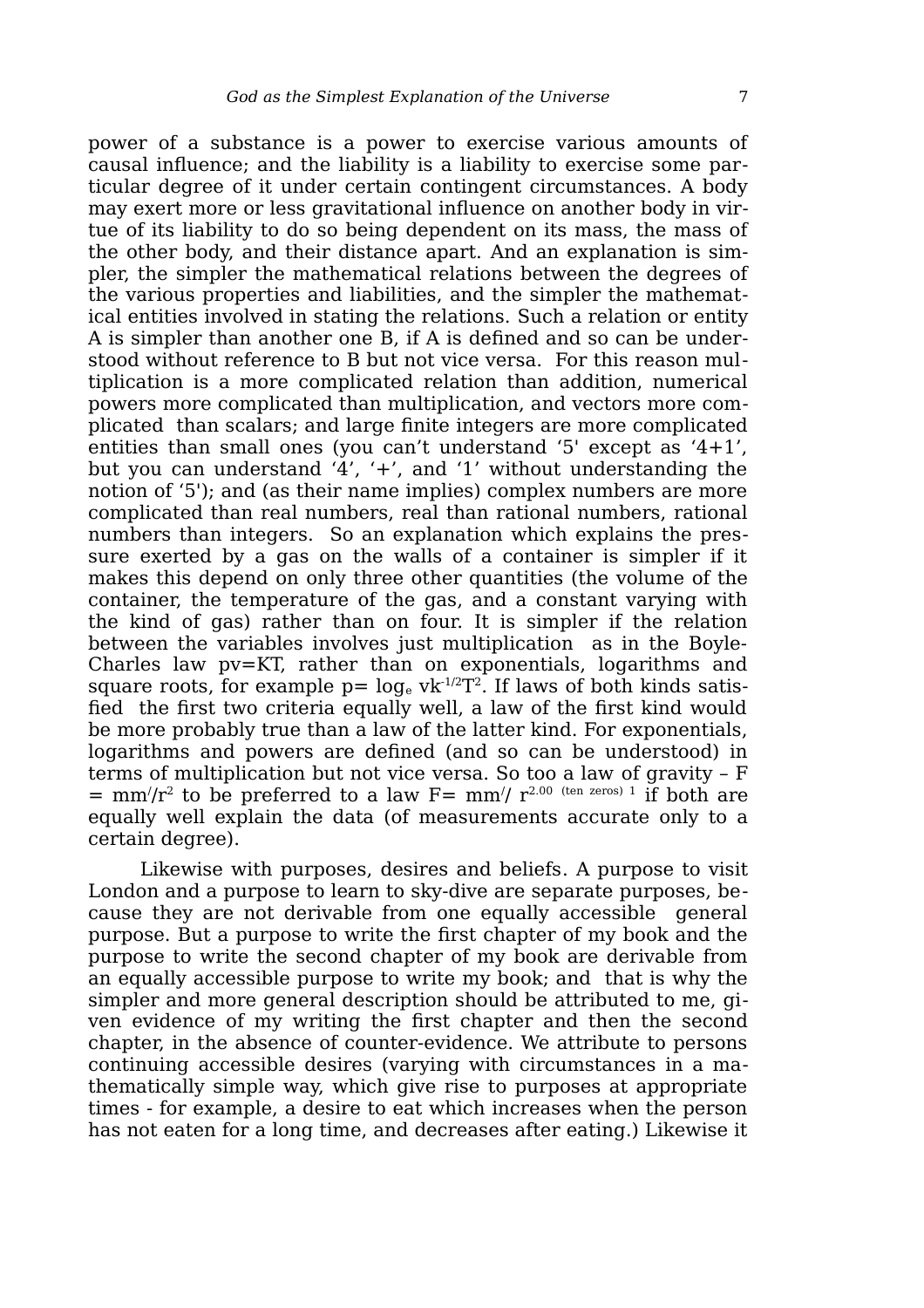is simpler to explain many of my beliefs by such general liabilities as the liability (at least with high physical probability) to believe what I am told and to acquire beliefs about the location of objects in my field of vision, than by separate liabilities for each belief. And powers, beliefs, purposes, desires and liabilities are readily accessible properties. In summary hypotheses of personal and scientific explanation (on the SPL account of the latter) are simpler if they postulate fewer substances, fewer (accessible) properties (including powers and liabilities), and mathematically simpler relations between them (including mathematically simpler numbers in the statement of these). These features of simplicity are features of the simplicity of the actual components (substances, properties, and the relations between them) of an explanation of some phenomenon independently of whether they are operative in other similar substances.

#### **Natural Theology**

Natural Theology of a probabilistic kind claims that the most probable explanation of the existence of the universe and its most general features is that they are caused by God. These most general features include the universal operation of simple laws of nature (that is, in terms of the SPL account, that every physical object behaves in exactly the same way codified in the simple 'laws' of nature), those laws and the initial (or boundary) conditions of the universe being such as to bring about the existence of human bodies, and humans being conscious beings, open to a finite amount of suffering and having some ability to bear it or alleviate it. (I mean by the 'boundary conditions' of the universe those general features of universe which, in addition to those captured by 'laws' of nature, the universe would need to have if it did not have a beginning, at all times if human bodies were to evolve - for example enough matterenergy.) These general features, the natural theologian's evidence or data, described in terms of the SPL account are the existence of a vast number of substances all behaving in the same simple way such as to bring about somewhere or other at some time or other subject to some suffering the bodies of conscious humans. Natural theology needs therefore to claim that the hypothesis of theism (that there is a God) satisfies the criteria of correct explanation set out earlier better than does any rival explanation. As I wrote earlier, for very wide-ranging theories such as theism and any rivals, this will depend only on how well they satisfy criteria (1) and (3).

Criterion (1) is satisfied insofar as the evidence is probable if the hypothesis is true and improbable if the hypothesis is false. I have argued elsewhere at some length $^8$  that if there is a God, it is quite probable that he would bring about the existence of embodied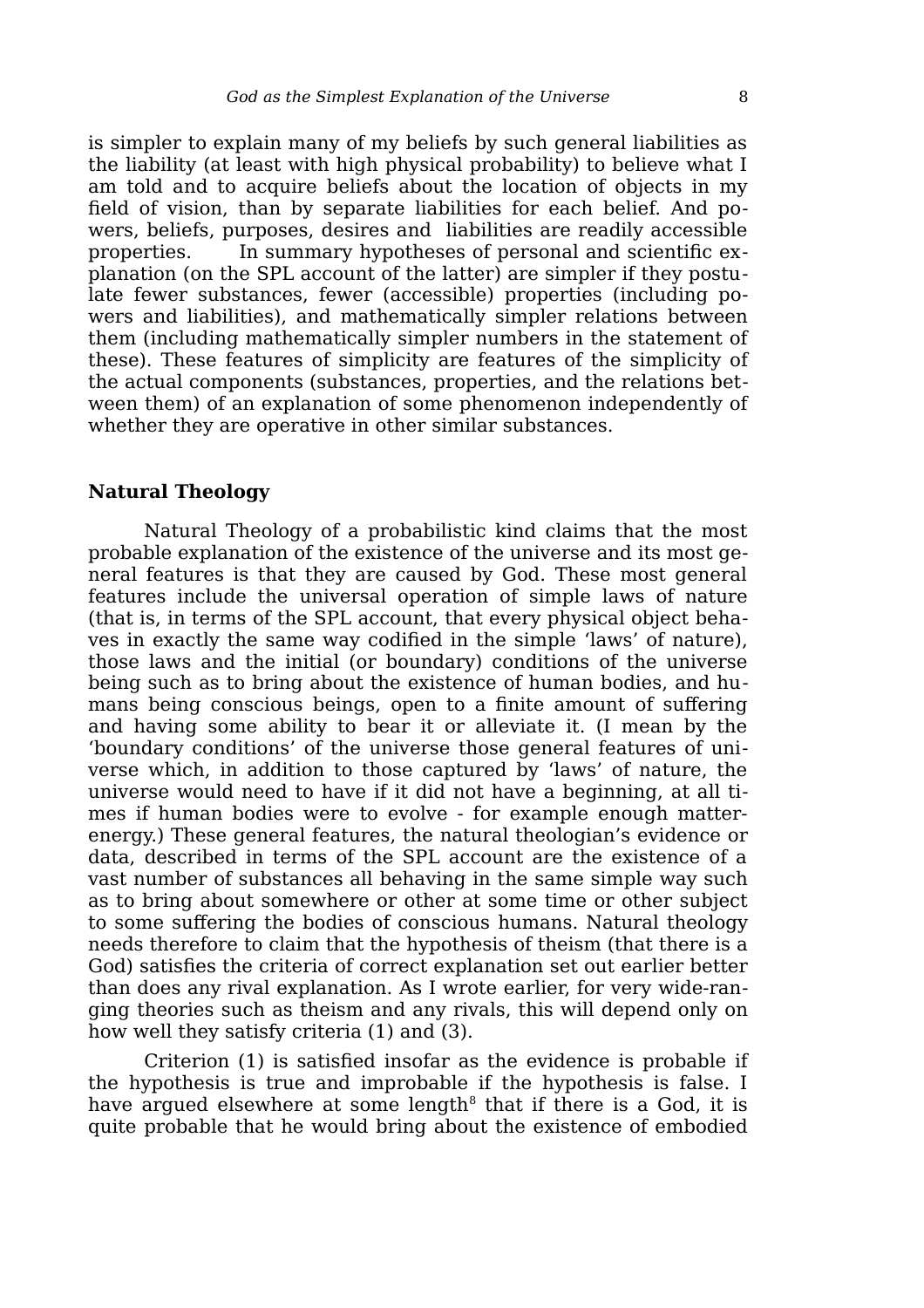humans in conditions such as we find on earth (including limited suffering and the possibility of bearing or alleviating it) and so that he would bring about those general features of the universe just described which are necessary conditions for the existence of such humans. The basic reason for this is that God being perfectly good will seek to produce good things; humans are good things of a unique kind having - unlike God - the power to make efficacious choices between (limited) good and evil. It is therefore quite likely that God will produce them. But humans can only make efficacious choices (ones that make a difference) if they live in an embodied state in an orderly universe where they can predict the effects of their actions, and that minimally involves a universe with many substances of few kinds (protons, electrons etc) with simple powers and liabilities. But of course there are innumerable other logically possible hypotheses which satisfy criterion (1) equally well, both hypotheses in terms of many or weaker deities, and scientific hypotheses to the effect that the initial conditions of the universe and its laws of nature are ultimate and have no further explanation (e.g. in terms of God bringing them about) and eventually cause the existence of conscious beings. My concern in this paper however is only to discuss how well different such hypotheses satisfy the other relevant criterion, criterion (3), the criterion of simplicity. I now proceed to inquire, in the light of my analysis of that criterion, how well theism satisfies the criterion of simplicity, and how well any rival hypothesis either of a personal or an inanimate (scientific) kind which satisfied criterion (1) to some significant degree would also satisfy the criterion of simplicity.

## **The Simplicity of God.**

The simplest kind of explanation of the features which I have described will be in terms of some one first substance (whether some first chunk of matter-energy or a personal creator) which caused, in virtue of its powers and liabilities or its powers, beliefs and purposes, the multitude of substances of a very few kinds with their powers and liabilities. If the universe had a beginning, the 'first substance' would be a substance which caused the emergence and evolution of the universe into this multitude a finite number of years ago. But if the universe has always existed, then this 'first substance' would be one which everlastingly keeps this multiplicity of substances in existence with their powers at all moments in time. Theism (as understood by the Christian and similar religions) postulates a person as the cause of the universe and so provides a personal explanation of its existence. This person is often called 'God'; though in the case of the Christian tradition, we must regard the first substance as 'God the Father' who according to Christianity inevitably brings about from all eternity the other two members of the Trinity<sup>9</sup>. Other the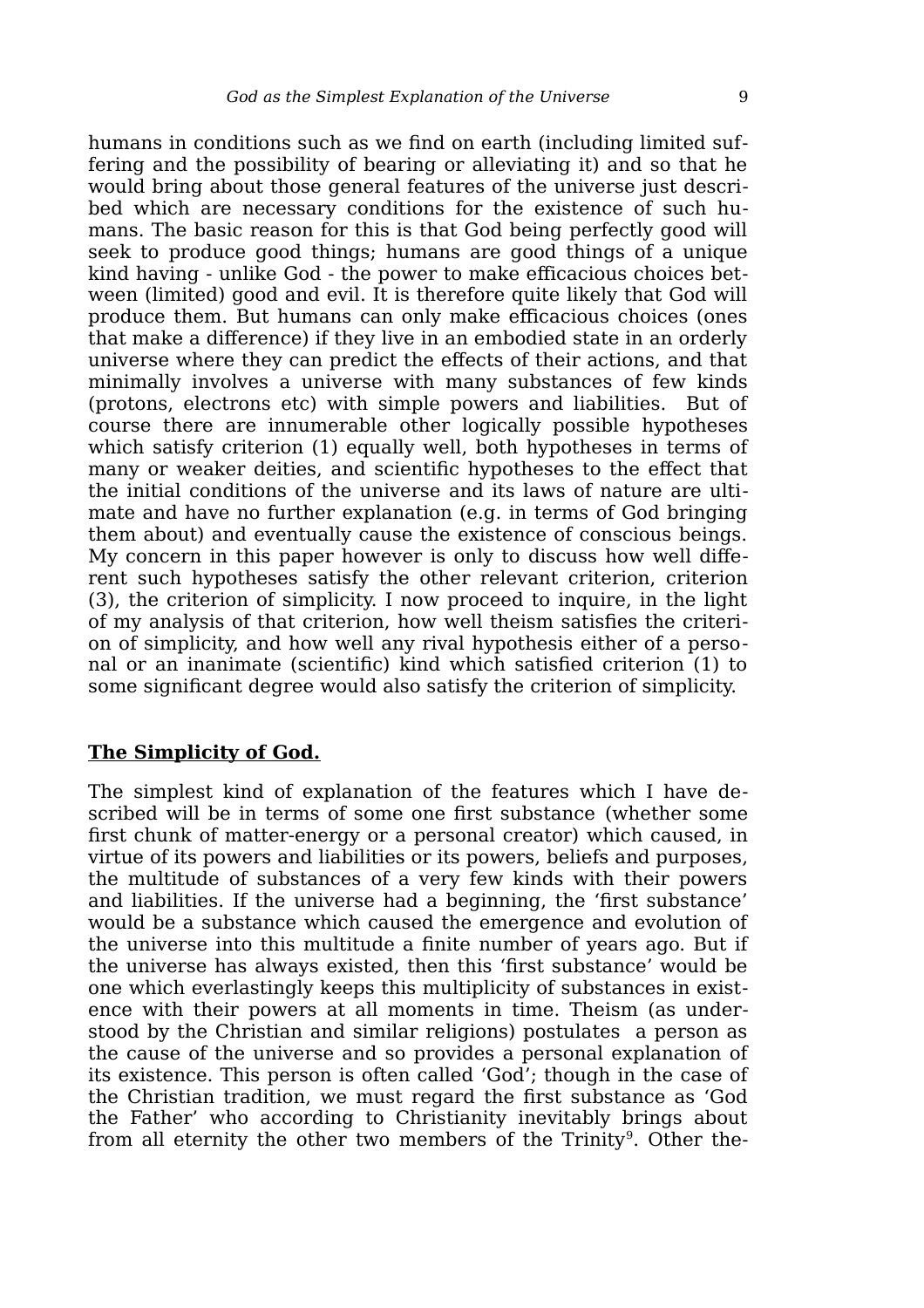istic religions do not of course have this feature. So can the traditional divine properties be construed in such a way that this unique personal substance whom in future I will call simply 'God' is a simple substance and the simplest substance which can perform this explanatory role?

God is one person. So theism is inevitably a simpler theory than polytheism. To be a person at all, a substance has to live for a period of time, to have some power (to do intentional actions), some choice (whether free or not) of which actions to do, and some true beliefs. He will have to have some true beliefs about his intentional powers (what he can do); otherwise he will not be able to bring about anything intentionally.) I shall assume that there cannot be a timeless person, and so that any person who exists exists and so has his properties at moments of time<sup>10</sup> If there could be such a person, the simplest kind of person would be an everlasting omnipotent, omniscient, and perfectly free person, a person to whose length of life, power, true beliefs<sup>11</sup>, and freedom of choice there are no limits; or rather no limits except those of logic, since any description of what all this amounts to has got to be free from contradiction. A person is everlasting if he exists at all times, omnipotent if he can do all actions, omniscient if he has all true beliefs, perfectly free if he is subject to no non-rational desires which influence how he chooses to act. The concepts of length of time, intentional power, belief, choice, and influence on choice are concepts of properties maximally accessible; we are more familiar with paradigm examples of these properties than of virtually any other properties. The concepts of 'all', or 'unlimited' (that is having no (zero) limits) are concepts far more accessible than concepts of particular large numbers. Hence the properties of everlasting life, limitless power, having all true beliefs, being subject to no causal influences on choice are far more accessible than the properties of living for a particular large number of years, having a particular large finite degree of power, having a particular large finite number of mostly true beliefs, and being subject to fairly few non-rational desires.

A person P is omnipotent at a time *t* iff he has the maximum degree of logically possible power. I suggest that that amounts to this: he is able at *t* intentionally to bring about any state of affairs which it is logically possible for anyone at *t* to bring about (and the description of which does not entail that P did not at  $t$  bring it about.)<sup>12</sup> However the notion of having an intentional power or an ability to do some intentional action is somewhat unclear. One says that someone has a power or ability when asleep, meaning by that he could exercise it if he was awake and tried to do so. One might say that someone has the ability to speak French simply because he could learn it if he tried; or even that he has the ability to speak Gaelic for the same reason even if he does not believe that there is such a language as Gae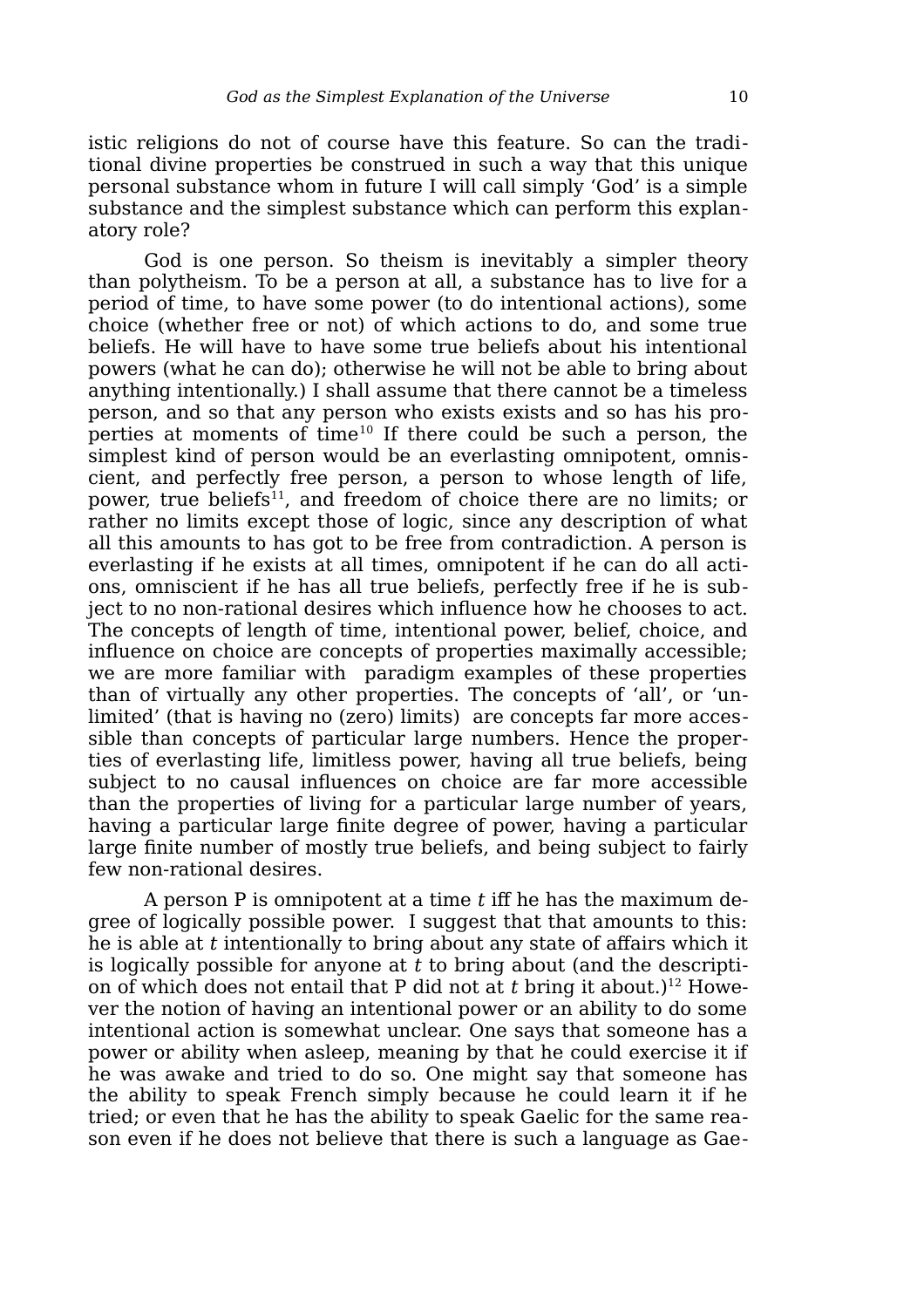lic. But clearly he has the power in its fullest form if he can exercise it at will, is conscious and knows that he can exercise it at will; only his will is preventing him from exercising it immediately. So omnipotence, being the maximum possible degree of power should be construed as equivalent to the following: a person P is omnipotent iff he is consciously aware of all the states which it is logically possible for anyone to bring about at *t* (and the description of which does not entail that P did not bring it about); and if he chooses at *t* to bring about any such state, it happens. Given the logical impossibility of backward causation, an omnipotent person cannot affect the past<sup>13</sup> or the truth of logically necessary truths, which I assume to include the fundamental moral truths $14$ . Hence the choices of an omnipotent person can affect only contingent future states.

A person P is omniscient at *t* (in the most natural sense) iff he knows all propositions true at *t*. I have spelled out being 'perfectly free' as being subject to no non-rational desires influencing his choice. Clearly any agent who makes a choice is influenced by the nature of that choice, what it involves, and so by considerations of reason, the apparent goodness or badness of the action. To believe that some action is good to do necessarily gives you a desire to do it in proportion to its believed worth. The apparent good motivates, and the apparently better motivates more. What is ruled out by 'perfect freedom' are desires to do an action which is apparently bad, or ones which are stronger than its apparent worth would motivate. Hence a person who is both omniscient and perfectly free will will be moved to do an action in proportion to its actual goodness. God being perfectly free will set himself to do what he believes best; being omniscient (to the extent of knowing all necessary truths and truths about the past) he will have true beliefs about what is the best; and being omnipotent, he will succeed in doing it. So he will always do the best action where there is one. If in some situation there is no unique best action (i.e some incompatible action would be equally good, or there is an infinite sequence of incompatible actions, each less good than the next member of the series), then God cannot do the best. But his perfect freedom will lead him to get as close to that as the nature of the good will allow; and that means that if there are several equal best actions he will do one of them, and in the infinite series situation he will do some good (and no bad) action. So God will be as good as it is logically possible to be, and we may call that 'perfectly good.'<sup>15</sup> So it turns out that God being 'perfectly free' in my sense has the consequence that while he can do evil, inevitably he will never exercise the choice to do so. In another perhaps equally natural sense of 'perfectly free' a perfectly free person would be one who could make any logically possible choice including doing evil. So why my sense of 'perfectly free' rather than the rival sense? Because it is a simpler sense. 'Perfect freedom' in my sense is simply the absence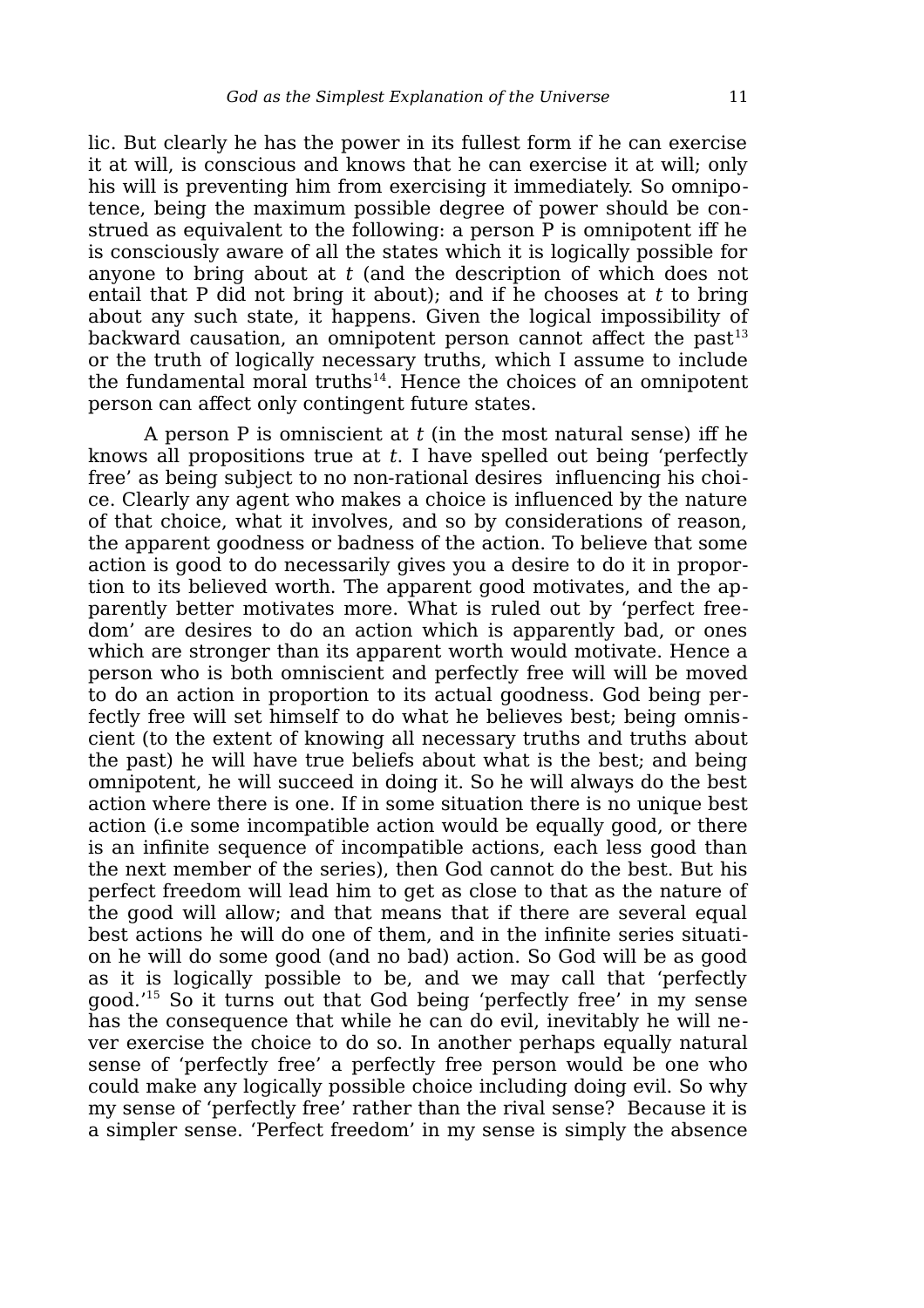of properties, non-rational desires; 'perfect freedom' in the rival sense would be a complicating feature of God, because it would involve his being influenced by non-rational desires which alone make possible a choice of evil. So I stick with my sense.

Frequently, indeed I would have thought in most situations, there will be no unique best action for God to do. Surely, even if there were no incompatible better action for God to do, it would have been an equal best action for God to make (the universe begin in such a way as to cause) the planet Uranus to rotate in the same direction as the other planets as to rotate in a different direction. And however many planets (in our galaxy or in some distant galaxy) containing living organisms God makes, it would be better if he makes one more. And so on.

But these definitions give rise to a problem, that while there could be an everlastingly omnipotent and perfectly free person, and there could be an everlastingly omniscient person, everlasting omnipotence plus perfect freedom is incompatible with everlasting omniscience. In the absence of rational considerations relevant to his choice and in the absence of any non-rational desires influencing that choice a God perfectly free and omnipotent would have a free choice of which state of affairs to bring about before the time when the relevant state of affairs came about. But then he would have been free to choose to make any earlier belief about how he would choose false, and so only by cosmic luck could all God's beliefs have been true, and beliefs acquired by luck (see note 12) do not constitute knowledge. So omnipotence plus perfect freedom are incompatible with omniscience understood in the obvious way. On the other hand a more restricted kind of omniscience, knowing all truths about the past and all necessary truths (including the necessary moral truths $16$ ) is not merely compatible with omnipotence plus perfect freedom but entailed by them. This is because for any past state or any necessary truth, there are future states of affairs which can be defined by its relation to them, from which it follows that if God is to have the choice of bringing about these states, he needs to know all necessary truths and all truths about the past. For example, if God is to know that he can choose now to bring about a third world war or a prime number of planets greater than 7, he has to know that so far there have been only two world wars, and that there is a prime number greater than 7. Since omnipotence entails knowledge of moral truths, omnipotence plus perfect freedom entail perfect goodness; unrestricted omniscience is not necessary for this. Omnipotence is the simplest degree of one property necessary for a person, perfect freedom is merely the absence of certain complicating properties (causal desires) which yield a vast degree of knowledge of a simple although not the simplest kind. ('Simple' because it is all the knowledge possible for a perfectly free and omnipotent person.) On the other hand a person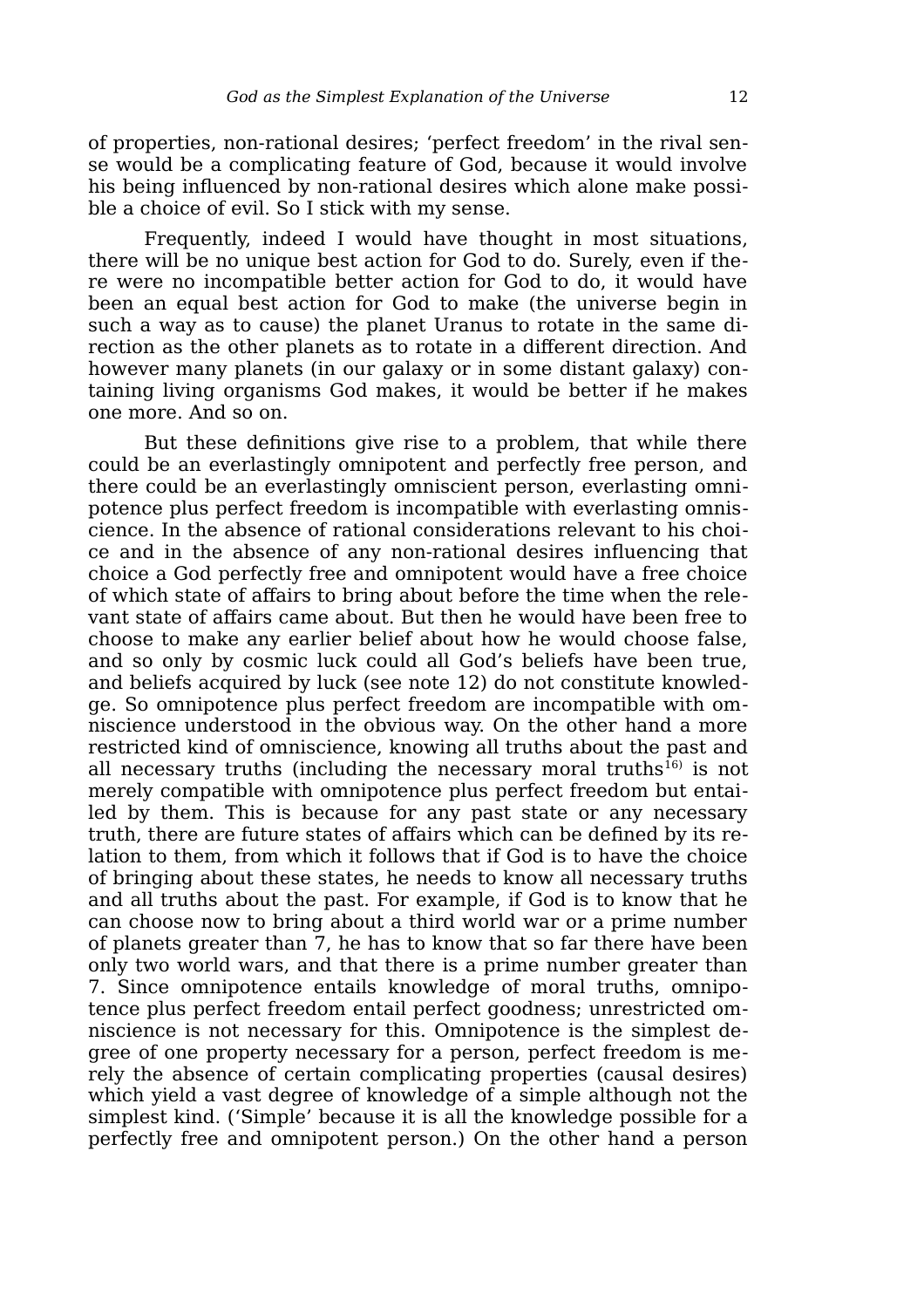omniscient in the full sense which includes knowing everything which he would choose to do, could not be perfectly free. Indeed he could not be free to any degree. He would be causally predetermined at every moment of time to do every future action which he would do on each occasion when there is no unique best action for him to do. That has the consequence that on each such occasion he would be subject to a particular non-rational desire (determining and not merely influencing him) to do this rather than that action (when there would be no reason for doing this action rather than that one.) This would make God a very complicated person. So which is the way of understanding omniscience which makes an omnipotent being the simplest kind of person? The answer is clearly the restricted kind of omniscience<sup>17</sup> which allows him also to be perfectly free.

The other divine properties (understood in natural ways) follow from the ones analysed above<sup>18</sup>. For example, since God is omnipotent, everything else that comes to exist comes to exist because he causes it or allows it to exist; hence he is in a natural sense creator of all that is. Being omnipotent, he can make things happen anywhere and learn about things anywhere without depending on intermediate causes; so in a natural sense he is omnipresent, and so is not tied down to a body, and so is not physical.

God's omnipotence is a power and so an intrinsic property .God's omniscience (in the restricted sense) is not a power or a liabi- $\mathrm{lity}^{19}$  but a categorical state necessary for omnipotence; and it might seem that it is not an intrinsic property of God but a relation to other entities because it involves possessing (having within oneself) certain objects - all true beliefs. If that was the right understanding of omniscience, then of course God world certainly not be simple. So all depends on what it is to have a certain belief; and it is not, I suggest, possessing an object within oneself. I suggest that having a belief that p is an intrinsic property and one too primitive to be defined. But we can show what we are talking about when we talk about S's belief that p by saying that it is the sort of thing S would acquire in a certain way (e.g. by S seeing that p, or by someone telling S that p) and which makes a certain kind of difference to S's behaviour (e.g. if it follows from p, that the way to get x is to do A (and not B), and it follows from not-p that the way to get x is to do B (and not A), and S has the purpose of getting x, he will do A.) We humans can have beliefs about matters about which we are not thinking. I have beliefs about what I did when young about which I am not thinking, but they are my beliefs in that - if prompted - I could bring them to consciousness. It is simpler to suppose that all God's beliefs are currently before his mind<sup>20</sup>; that he is currently aware of all his knowledge and so beliefs involved in his omnipotence follows from my account of his omnipotence, and these are the only ones which I am suggesting that he has. Beliefs need not be put into words; children have beliefs be-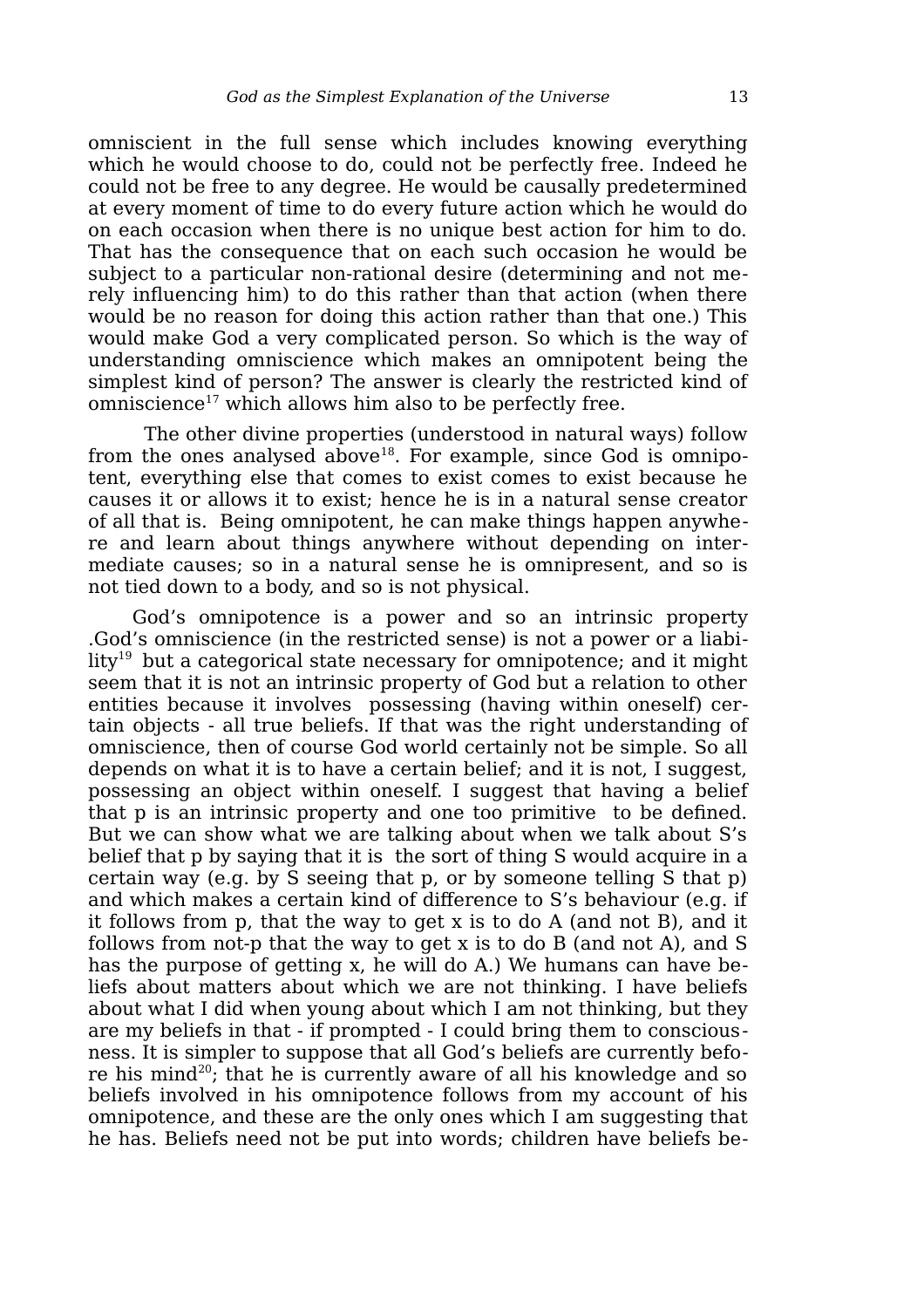fore they can put them into words, and when they acquire language they report that they had those beliefs. So I think that the best analogy for God's beliefs are the beliefs we acquire when we look at a scene before our eyes. Merely by looking we acquire innumerable beliefs about what objects there are, where they are, and what they look like. We are aware of these beliefs, but not as linguistic entities, and not as the brain states which causally sustain the beliefs in us. The beliefs are there in a fused pre-linguistic state out of which we can - if we choose - separate individual beliefs and put them into words (e.g. that 'there is a tree outside the window'.) When see things and acquire beliefs about them both as they are now, and (when we look at the stars) as they were thousands of years ago. Seeing involves categorizing: in seeing a tree I do not merely have a visual impression caused by a tree, but I see an object outside the window as a tree. And seeing an object thus categorized inevitably involves seeing its powers - the tree has the power to grow, to resist pressure and so on. God's beliefs are in this way just like the beliefs of which we are aware, but they concern the whole of the universe and the insides of things us well as their outsides. He sees things as they are and as they were. While our beliefs may come to us by different causal routes, it is simpler to suppose (as the traditional picture supposes) that God's beliefs come to him only by one route, directly. So too God's wider fused pre-linguistic state of belief is one integrated state of himself. It does not consist of separate items within himself, but it is a property of himself.

God's perfect freedom is, to repeat, merely the absence of the property of being influenced by non-rational desires. It is always simpler to postulate an absence than a presence. It is simpler to suppose that God has the divine properties discussed so far essentially; otherwise it would a vast accident that God continued for all time to exist and have these properties. By contrast an ordinary human person, although he needs some power etc in order to exist, does not need to have some particular amount of power if order to be the particular human he is. And it is simpler to suppose that God does not have thisness, which would be a particularizing feature additional to his properties. (A substance has thisness iff there could be instead of it another substance with all the same properties, intrinsic and relational, as it. God would not have thisness iff there could not be instead of the actual God a different God with all the same properties, and so all the divine properties discussed so far.) But a person who does not have thisness, and for whom not merely having power (plus freedom) but having a particular amount of power (plus freedom) is essential to his being the person he is, is a person unlike any other persons with whom we are familiar. To call such a 'person' a 'person' is to use the word in a somewhat analogical sense, but one significantly similar to the ordinary notion (like an ordinary person, God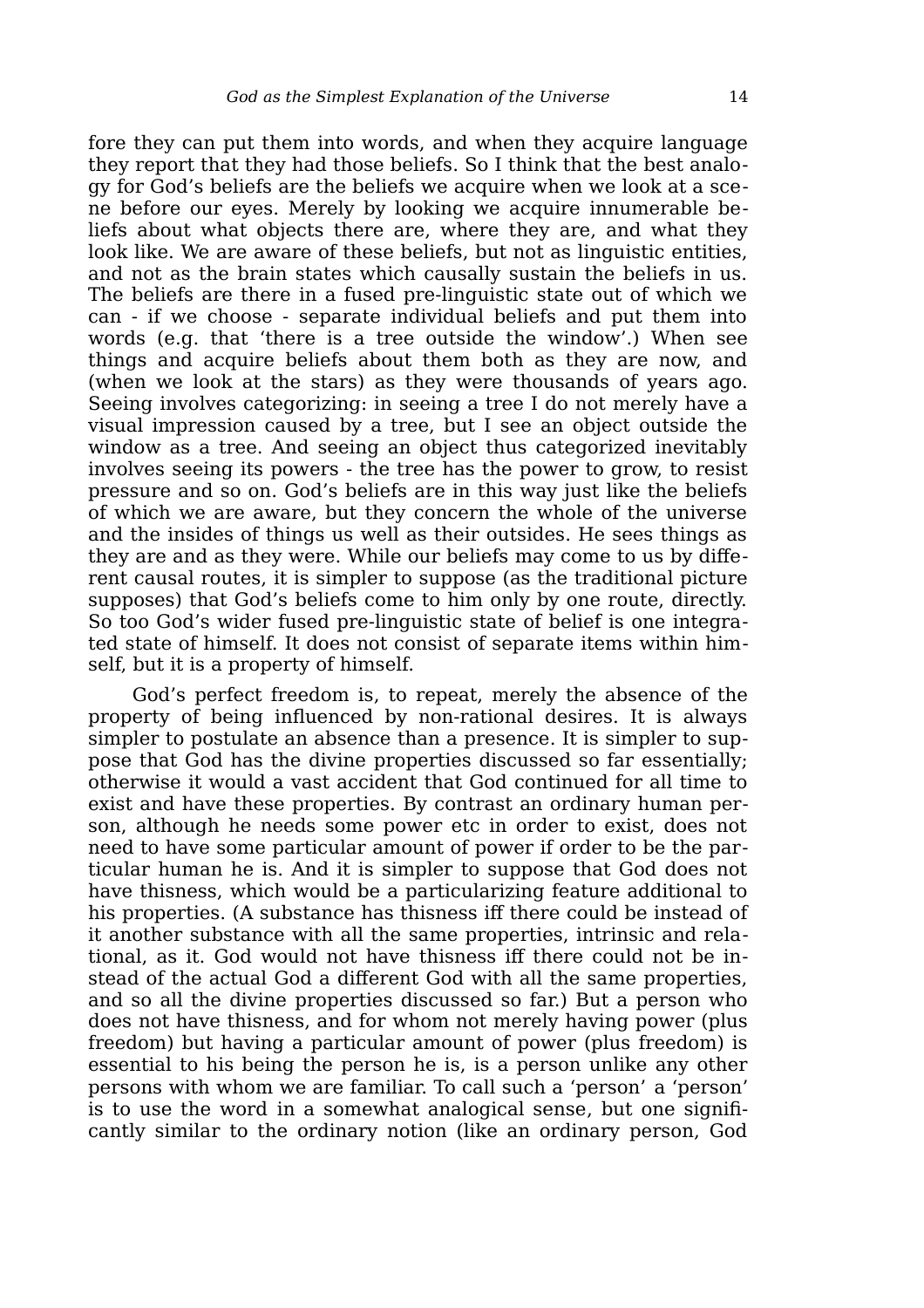has purposes and beliefs) for God to count as a person in a wide sense.

My understanding of the divine properties is traditional, except in respect of his being everlasting rather than timeless, and being omniscient only in the restricted sense<sup>21</sup>. My arguments however have assumed that there cannot be a timeless person, and purport to show that the simplest kind of God would be omniscient only in the restricted sense. Persons other than God have more limited degrees of power and knowledge; their purposes are not influenced solely by their beliefs about what is good but by various desires for particular states of affairs whose strength is not always aligned with their beliefs about the goodness of these states. Other persons are very particular limited persons. God, defined (in the way I have spelled out) as an essentially everlasting omnipotent perfectly free person lacking thisness is a very simple substance, the simplest kind of person whose existence could explain the existence of the universe and its very general features. Hence the hypothesis of theism so construed is simpler than any hypothesis explaining the very general features of the universe in terms of a god construed in some other way. The sense in which I am claiming that God is simple is not quite the same as the sense in which later medieval theologians claimed that God is simple but it is not too far distant from it, at least on a familiar account of what that sense was.<sup>22</sup>

The enormous simplicity and so prior probability of hypotheses postulating omni-properties can be illustrated by a simple scientific example. Newton's theory of gravitation had three laws of motion (which are largely in effect definitions) and its law of gravity affirming of every given body, that it has the power to attract every other body in the universe with a force proportional to  $mm/r^2$  and the liability always to exercise that power –from which it follows that each body also has the liability to be attracted by every such body with that force. These extensive powers and liabilities belong to the tiniest fundamental particle. So the power of such a particle extends over physical objects to the ends of the universe and that covers quite a range of the extent of God's power, though of course in no way comparable to it in strength; and its sensitivity to other physical objects, which we may compare to God's knowledge of them, also extends over quite a range of what God knows about. If there was no quantum indeterminism and we could make measurements with infinite accuracy, merely measuring the movements of one particle could tell us an enormous amount about the distribution of massive bodies throughout the universe; and measurements on several particles would tell everything about this (given the contingent truth of Newton's theory). The considerable probability of Newton's theory on the evidence available in 1689, far greater than that of the infinite number of rival theories which could have been postulated and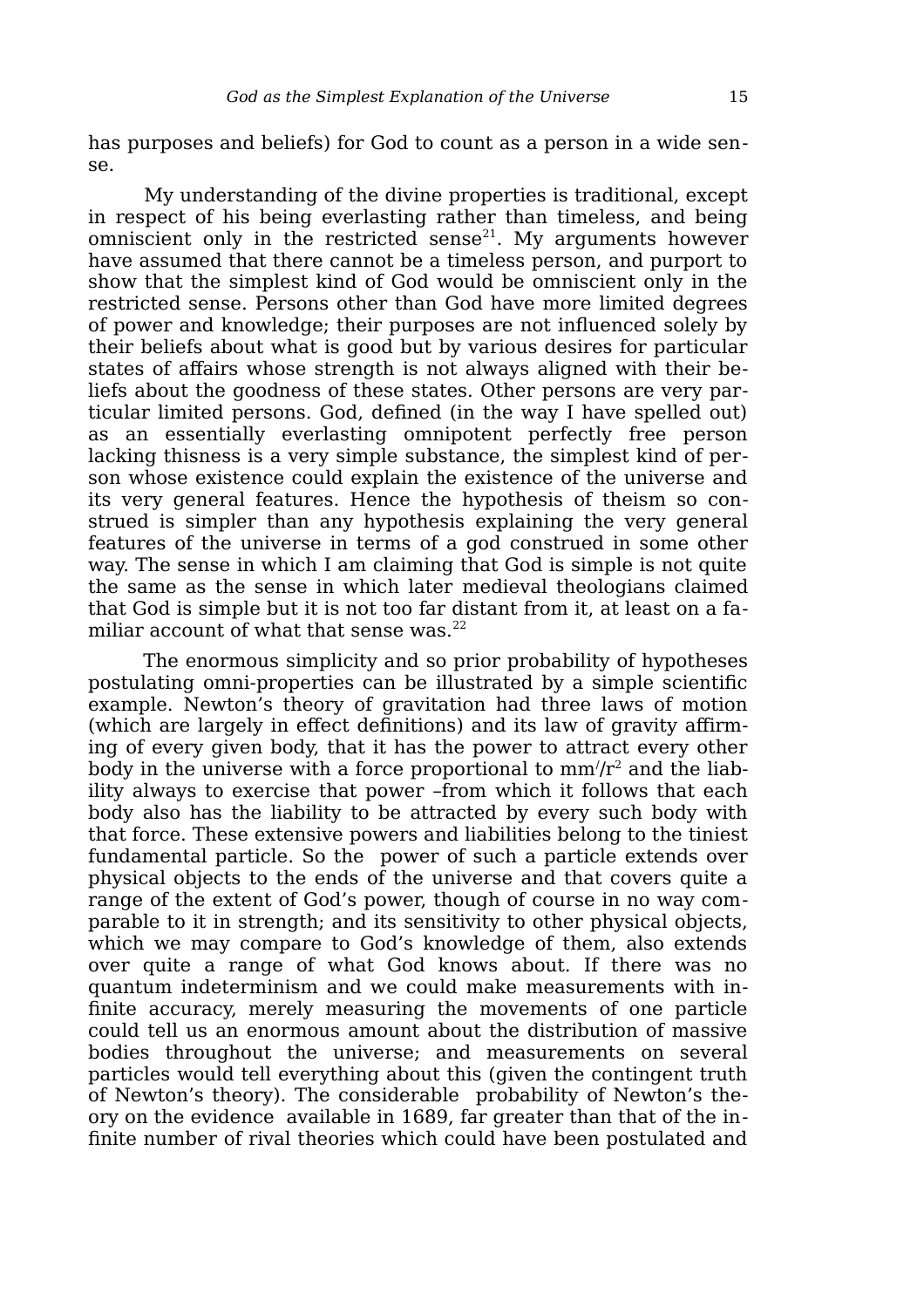would have predicted the evidence equally well, derives from the enormous simplicity of its omni-properties, ones which have considerable similarity to the omni-properties which theism attributes to God.

# **The simplest inanimate explanation of the universe is less simple than God**

Could there be a physical object as simple as God (understood in the way developed above) which could provide an inanimate explanation of the existence of a universe with the very general features described above? The normal kind of 'first substance' postulated by physicists is an extended substance – a 'vacuum state' or a very compressed chunk of matter-energy. But such a state has parts and so is less simple than God. But physical cosmology could postulate one unextended substance, a particle, as that from which all else evolved (or on which all else depended, if the universe did not have a beginning). It would need to be a physical object of a certain kind in having certain properties, powers, and liabilities. The normal kind of physical substance would have powers of particular mathematical quantities (such as the attractive and repulsive powers of mass and charge) and liabilities to exercise them under certain physical conditions. These would need to be fairly specific powers and liabilities (some mathematically precise mass and charge for example) if they were to make it probable that it would bring about a universe with substances of few kinds with the same simple powers and liabilities as each other, of a human-body producing kind; and this specificity would make the hypothesis of the existence of such a substance more complicated than the hypothesis of theism. The singularity of the Big Bang would have to have all or at least (given a certain amount of indeterminism) most of the details of the future development of the universe built into it.

But could we not instead merely suppose that this physical object had the power to produce a good universe, and the liability always to exercise that power, and that would explain why we exist (because of the goodness of humans existing) and the other general features of our universe (the details of which were not predetermined but constitute one of the ways in which the universe would be good)? The power could be exercised by producing an appropriate sort of Big Bang. Given my earlier claim that laws of nature are to be analysed in terms of the powers and liabilities of substances, this is the nearest we can get to John Leslie's hypothesis that goodness has a propensity to exist. $^{23}$ 

However even if such a physical object could do the explanatory work, it would not be nearly as simple as God. Like God, it could be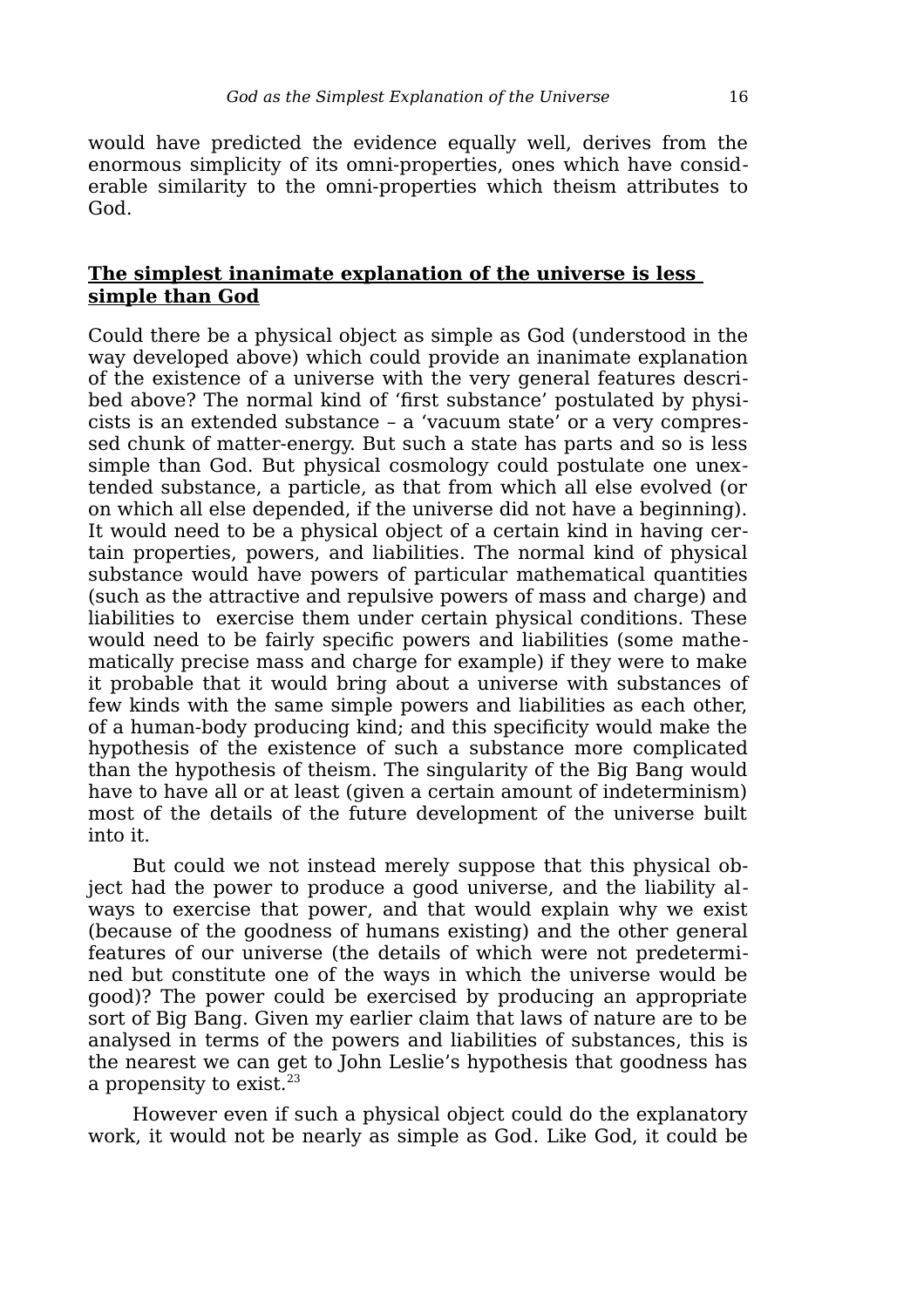essentially unextended, everlasting and lack thisness. The physical object's power to create the good would however be a limited power and so less simple than omnipotence (which can only be had by a being which can choose to act). And it would also need another power, the power to prevent any other substance bringing about the bad, and the liability always to exercise that power. Theism does not need a corresponding second power and liability, because it follows from divine omnipotence (plus perfect freedom) that every other substance only exists and produces effects insofar as God allows it to do so. The liabilities always to exercise these powers would be properties of the physical object additional to its powers. Yet being physical (and so public), it couldn't simply have *those* liabilities. A physical object (unless it is the only physical object) must have a location there must be somewhere where it is (relative to other physical objects), and that means that there must be some detectable effects of it in one place which are not detectable elsewhere. (If a physical thing is here rather than there, here and not there is where it impedes the motions of other objects, or can be detected by a Geiger counter, or from where it emits light, or whatever.) So if the first physical substance were everlasting and so existed alongside other physical objects, its liability to produce effects must be manifested more or differently in one place than others, and that makes that property not a very simple property. (If however it ceased to exist after the creation of the physical universe, and so did not exist alongside other physical objects, it would not be everlasting and so would be less simple than God for a different reason.) So the properties of a first physical object (additional to being everlasting, unextended, and lacking thisness, which God also has) would make it far from being very simple. In addition to the properties common to both God and a first physical substance, God would be merely omnipotent and perfectly free, but the latter, as we have seen, is simply the absence of something -and absence is always simpler than presence. I conclude that the powers and liabilities which we would need to ascribe to the single particle hypothesis (the simplest kind of inanimate explanation of the orderliness of the universe there could be) would be less simple than the properties of God – essential everlasting omnipotence (plus perfect freedom), from which all the other properties follow. So the hypothesis of theism provides a simpler explanation of the very general features of the universe than does any inanimate explanation. And it will be evident that the primary reason for that is that moral beliefs motivate; and so a conscious being needs less in the way of properties than does an inanimate one to cause the same effects.

And even if the hypothesis of one physical first substance were just as simple as the hypothesis of God, its propensity to create the good could not explain certain more particular features of our uni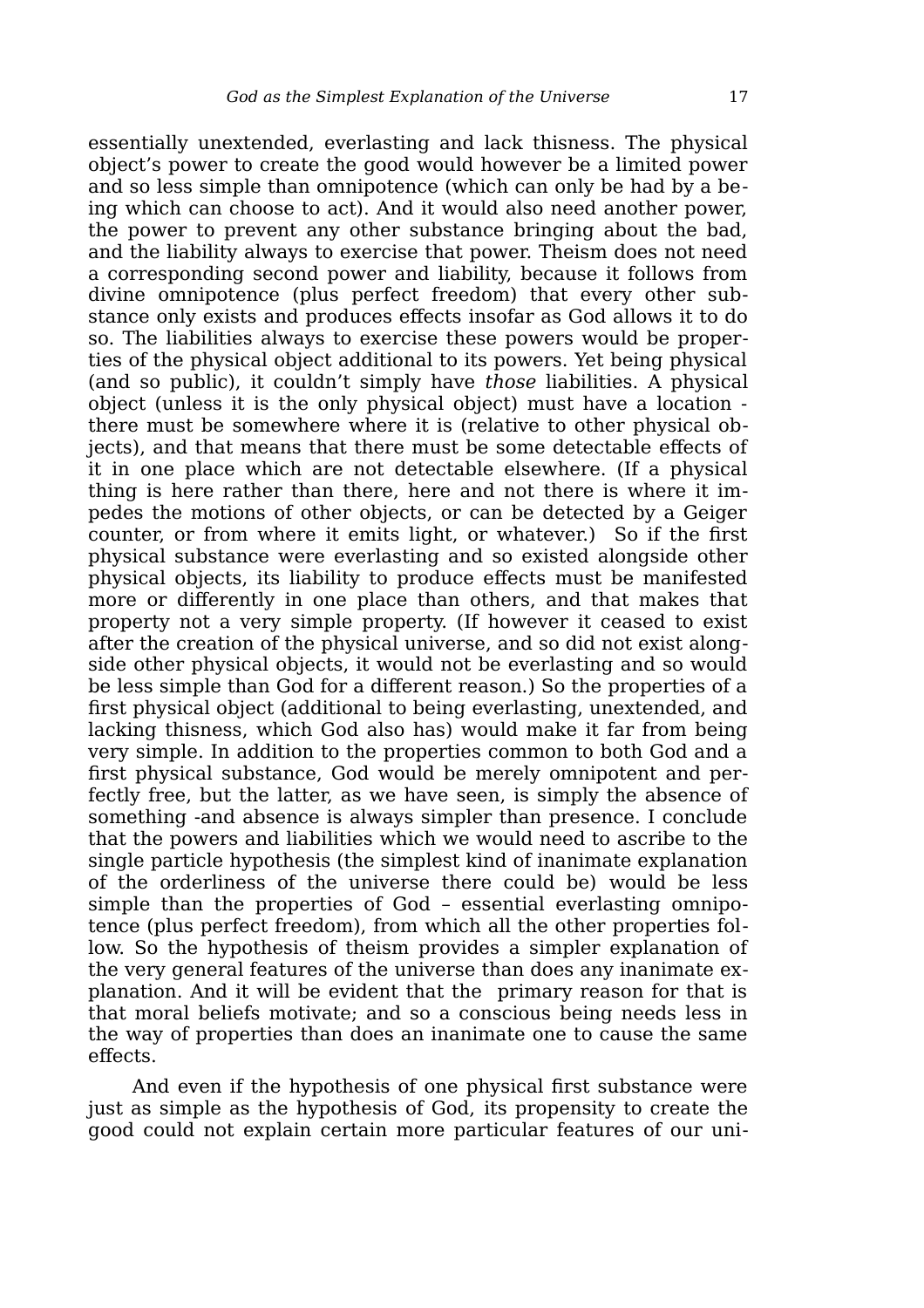verse which would only be good if they were brought about by God. Vast numbers of religious experiences apparently of God would not be good unless there is a God. Interactive prayer would be deceptive. And our universe contains so much suffering that it would probably be overall a good universe only if its creator were to suffer with his creatures<sup>24</sup>; and that is something that only a person can do. I conclude, for two separate reasons that God (understood in the way which I have developed) is the simplest kind of cause of our universe there could be.

## **NOTES**

- **1.** This is a very slightly corrected version of the paper published in European Journal for Philosophy of Religion 2 (2010) and forthcoming in (ed) Anthony O'Hear, Philosophical Essays on Religion, Cambridge University Press. This paper is dependent on much earlier writing of mine, especially *The Christian God* (Oxford: Clarendon Press, 1994) chs 6 and 7; *Epistemic Justification* (Oxford: Clarendon Press, 2001) ch 4, and 'How the Divine Properties Fit together: Reply to Gwiazda', *Religious Studies.*
- **2. 45** (2009), 495-8. The latter paper was a reply to Jeremy Gwiazda, 'Richard Swinburne's argument to the simplicity of God via the infinite', *Religious Studies*, **45** (2009), 487-93. I am grateful to Jeremy Gwiazda whose criticism of earlier views of mine helped me to formulate the view presented in this paper.
- **3.** See for example, my *The Existence of God*, second edition (Oxford: Clarendon Press, 2004) chs 3 and 5.
- **4.** See D.M. Armstrong, *What is a Law of Nature*? (Cambridge: Cambridge University Press, 1983); Michael Tooley, 'The nature of laws', *Canadian Journal of Philosophy*, **7** (1977), 667-98; and F.I.Dretske, 'Laws of Nature', *Philosophy of Science*, **44** (1977), 248-68. Armstrong construes universals in an Aristotelian way (that is, as existing only when instantiated). But that will not explain why their first instantiation had the character it did, e.g why the first piece of iron expanded when heated. That could only be explained if the universals were already tied together, and that would involve their existing before being instantiated, and so in a 'Platonic heaven'.This latter is the view of Tooley, and it is in his way that I have spelled out the RBU account.
- **5.** R. Harré and E.H. Madden, *Causal Powers* (Oxford: Basil Blackwell, 1975); Brian Ellis, *Scientific Essentialism* (Cambridge: Cambridge University Press, 2001).
- **6.** For further argument in defence of the SPL account see pp. 179-85 of my 'Relations Between Universals, or Divine Laws?', *Australasian Journal of Philosophy*, **84** (2006), 179-89.
- **7.** For a fuller account of these criteria, but one which does not distinguish the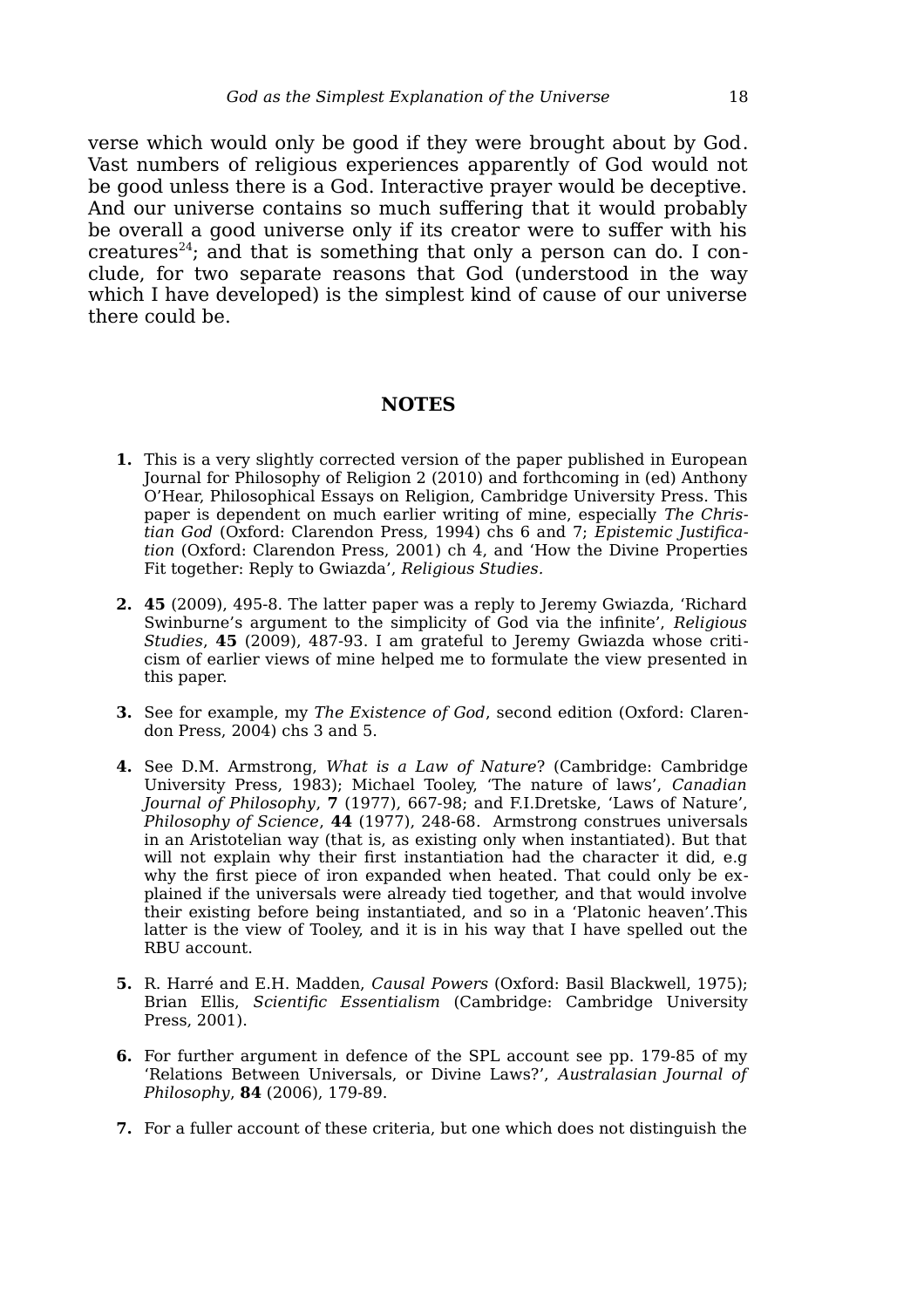different roles some of them play on the RBU and SPL accounts of laws of nature, see my *Epistemic Justification*, ch 4. As I explain in the text, the 'scope' (or content) of a theory is a function both of its range (the area of the world for which it claims to provide explanations) and its precision (how detailed are its claims within this range). In consequence of this crucial distinction between the two components of scope, I have realized the need to correct what I implied in the original published version of this paper, as well as in many other places (in particular, *The Existence of God*, pp. 59- 60), that criterion (2) drops out to the extent to which a theory has 'large scope'. What leads to criterion (2) dropping out is only the range of the theory, not how detailed are its predictions within that range; and I have now corrected the text in this respect. Fortunately this point does not affect the main uses to which it put this implication.

- **8.** But couldn't there be a being which just recognized things as 'grue' without doing so in virtue of their colour and the date? There could certainly be a being which classified together (in virtue of their similarity to paradigm examples) the same objects as we would call 'grue' (on the grounds of their satisfying the stated definition). But he would be picking out a different property ('grue\*') which - as far as his experience went - was coinstantiated with 'grue'. Yet there could be no guarantee that the two properties individuated in different ways would always coincide. We have no access to the property of being grue\* and so cannot use it in our explanations of things.
- **9.** See *The Existence of God*, chs 6-13, and the shorter and simpler book *Is There a God?* (Oxford: Oxford University Press, 1996.) chs 4-7.
- **10.**A simple hypothesis is no less simple for entailing complicated consequences. Christianity claims that God the Father inevitably in virtue of his nature brings about the other two members of the Trinity, all of whom together constitute one God. (For a argument in justification of this Chrisitan claim see my *The Christian God*, especially ch 8.) But I suggest that arguments to the existence of that one God must proceed via arguments to the existence of one person on whom everything else depends, and so to the existence of God the Father, whose postulated properties are the same as those attributed to the God of Islam or Judaism. .
- **11.**For argument in defence of this claim see my *The Coherence of Theism*, revised edition (Oxford: Clarendon Press, 1993), 223-9; and *The Christian God*, ch 4 and pp. 137-44.
- **12.**It is generally agreed that knowledge is true belief not acquired by luck, although there are different views about what 'not acquired by luck' involves. I shall be arguing shortly that all the divine properties which I have been discussing belong to God essentially and so not by luck. So God's true beliefs will amount to knowledge. It will simplify the present discussion if I assume this already established.
- **13.**Philosophers have found it very difficult to analyse an intuitively simple concept of omnipotence (maximum logically possible power) in such a way as to avoid various paradoxes. For the history of attempts to analyse the concept of omnipotence, see Brian Leftow 'Omnipotence' in (ed.) T.P. Flint and M.C. Rae, *The Oxford Handbook of Philosophical Theology* (Oxford: Oxford University Press, 2009). I hope that my analysis avoids all such paradoxes, but if it doesn't the concept is a simple one which makes clear the kind of qualifications which are necessary to avoid paradoxes.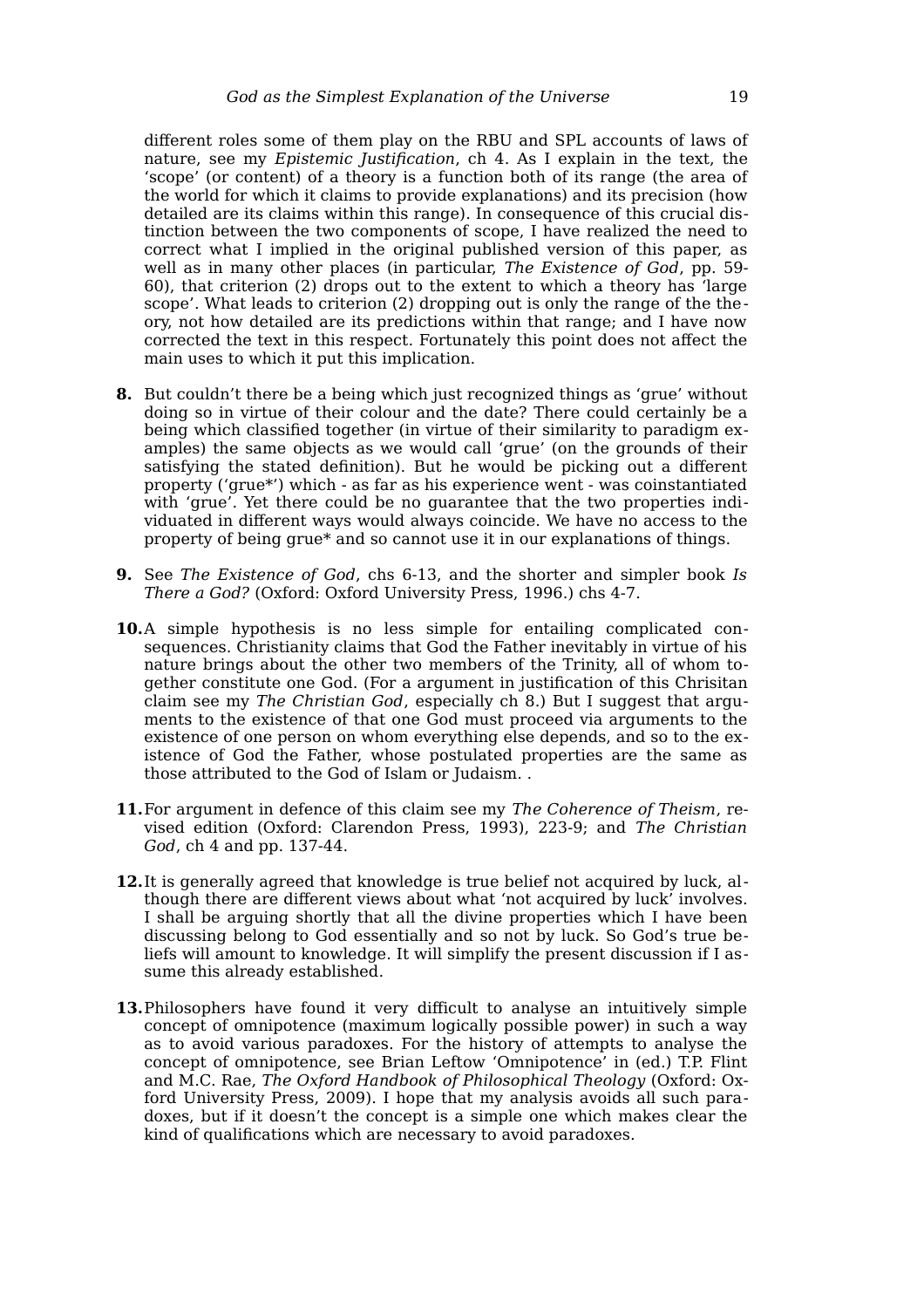- **14.**That is, he cannot affect 'hard facts' about the past, these being ones whose truth conditions are solely in the past.
- **15.**For my reasons for this assumption see for example pp.151-55 of my 'What Difference does God make to Morality' in (ed.) R.K.Garcia and N.L.King, *Is Goodness Without God Good Enough?* (Lanham: Rowman and Littlefield, 2009.)
- **16.**William Rowe (among others) has argued that unless God always does an action better than any incompatible actions, God cannot be 'perfectly good', and so there cannot be a God of the traditional kind. See his *Can God be Free*? (Oxford: Clarendon Press, 2006.) Like many others, I find this view highly implausible.
- **17.**Contingent moral truths are ones made true by a conjunction of a necessary moral truth and a contingent non-moral truth. For example, it would be contingently true that I ought to pay you £20 if I have promised to pay you £20 (contingent non-moral truth) and people ought always to keep their promises (necessary moral truth). The contingent non-moral truths which, together with necessary moral truths, create contingent moral truths are normally truths about the past – truths about past commitments or truths about what past evidence shows is likely to happen in future. Hence a being who knew all truths about the past and all necessary truths would normally know all moral truths about what would be good for him to do now. But insofar as whether an action available to such a being who is also omnipotent and perfectly free (in my sense) is good now depends on what is yet to happen (and not merely about what present evidence shows about what is likely to happen), then such a being would predetermine the future in order to enable him to do what is good now. Hence only the kind of omniscience entailed by omnipotence is necessary for God's perfect goodness.
- **18.**For fuller discussion of this see *The Christian God*, 150-1.
- **19.**In deriving this restriction I am following the convention of calling a belief about the future true now iff in the future it will be true, even when its truth is not yet inevitable. This is a convention which we do not always follow when we talk of a belief 'not yet' being true. But if we do not count a belief whose truth or falsity is not yet inevitable, as not now being either true or false, then God's omniscience can be construed simply as having all true beliefs. I do not however think that it is any less simple to understand only beliefs whose truth value is inevitable as having a truth value, than to follow our more normal convention.
- **20.**Thus Aquinas: 'Knowledge in God is not ... a disposition *(habitus*), *Summa theologiae* Ia.14.ad 1.
- **21.**Thus Aquinas: '[God] sees everything at once and not successively' ibid.Ia.14.7.
- **22.**That God is timeless has been the dominant theological view from at least the fourth century onwards. However, in my view the biblical authors thought of God as everlasting, and God's eternity has not been the subject of dogmatic definition. Nelson Pike's well-known book *God and Timelessness* (London: Routledge and Kegan Paul, 1970) concluded with his remark that he had not been able 'to find any basis for [the doctrine of divine timelessness] in biblical literature or in the confessional literature of either the